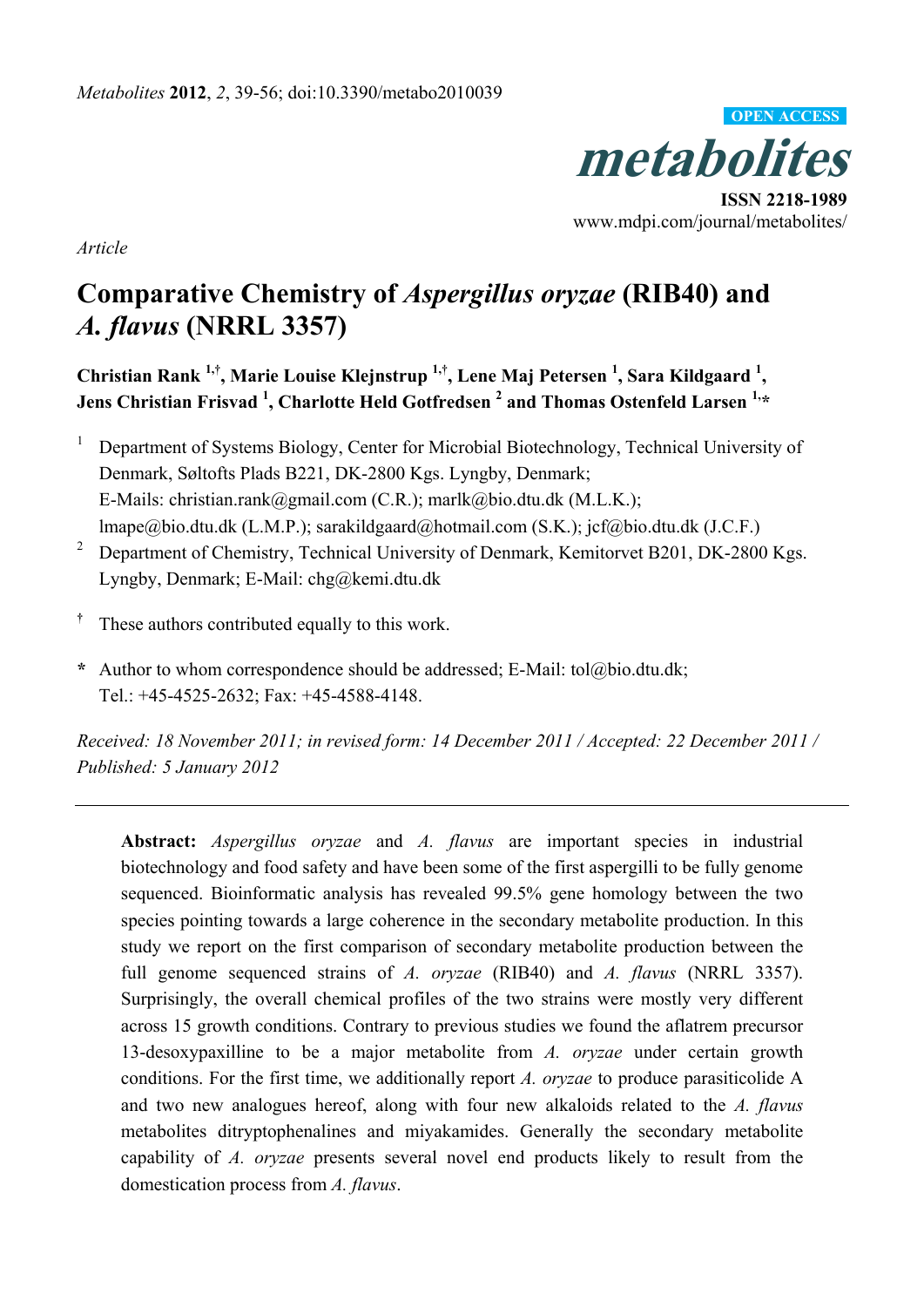**Keywords:** *Aspergillus oryzae*; (RIB40); *Aspergillus flavus*; (NRRL 3357); parasiticolide; ditryptoleucine; oryzamide

# **1. Introduction**

*Aspergillus oryzae* is one of industry's most used "workhorses" and has been used for centuries in food fermentation for the production of e.g., sake, soy sauce and other traditional Asian foods [1]. *A. oryzae* is also a widely used organism for production of amylase, lipases and proteases and more recently also for heterologous expression of secondary metabolite genes and non-fungal proteins [2–4]. For many years, *A. oryzae* has been suspected to be a domesticated form of *A. flavus*, a plant and mammalian pathogenic saprophyte, capable of producing some of the most carcinogenic compounds known: the aflatoxins. Genetic work and subsequent genome sequencing of strains of both species have verified the tight link between the species [1,5–8].

The relationship of the two species has resulted in extensive screening of the toxic potential of *A. oryzae*, but no genuine evidence of aflatoxin production in validated *A. oryzae* isolates has ever been shown. Other important toxins, known from *A. flavus*, have on the other hand been shown in *A. oryzae*: 3-Nitropropionic acid [9] and cyclopiazonic acid (CPA) [10] along with kojic acid [11,12] (Figure 1). Additional metabolites previously reported from *A. oryzae* are asperfuran [13], sporogen AO1 [14,15], maltoryzine [16], and aspergillomarasmine A [17,18]. Aspirochlorine has been found in *A. flavus*, *A. oryzae* and *A. tamarii* [19–23] (Figure 1). For reviews on the safety and taxonomy of *A. oryzae*, see [7,24–26].



**Figure 1.** Known compounds from *Aspergillus flavus* or *A. oryzae.*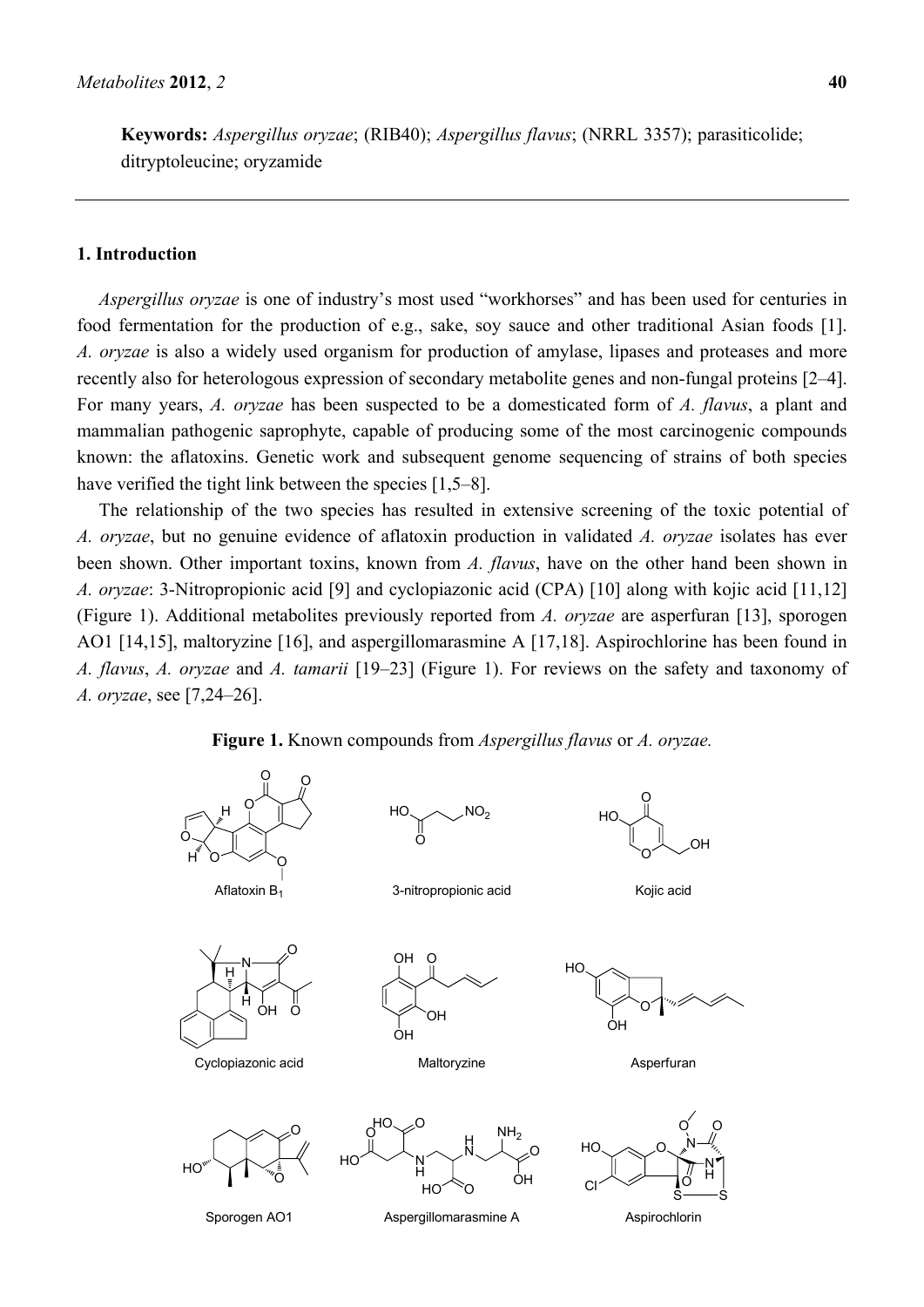The few predicted differences between the genomes of *A. oryzae* and *A. flavus* (ca. 99.5% genome homology and 98% at the protein level for RIB40/ATCC 42149 and NRRL 3357 [27]), could lead one to expect *A. oryzae* to produce most of the metabolites found in *A. flavus* [1,28–31], but published metabolic data indicates a very low chemical correlation [32]. It is with reference to the established genetic heritage of *A. oryzae* from *A. flavus* remarkable that maltoryzine, sporogen AO1, asperfuran and aspergillomarasmine A have never been unambigously identified in *A. flavus*. Though research on *A. flavus* chemistry has focused primarily on toxic compounds, one would expect that these metabolites should be part of its chemical potential as they are for the domesticated *A. oryzae*. The preliminary bioinformatic studies in conjunction with the genome sequencing shows roughly the same number of predicted genes: 32 Polyketide synthases (PKSs) and 28 non-ribosomal synthases (NRPSs) for *A. flavus* and 32 PKSs and 27 NRPSs for *A. oryzae* with 2 NRPSs apparently unique for each strain [33]. The exclusiveness of these genes in terms of end product has yet to be verified chemically.

Most of the predicted genes for secondary metabolites of *A. oryzae* (or *A. flavus*) have not been mapped to specific metabolic products, despite the genome sequencing of RIB40 in 2005 [27]. Only genes of the most important toxins: Aflatoxin [31,34,35], CPA [36,37] and aflatrem [38] have been fully annotated in both species, which leaves much to be explored. The full chemical potential of either species is unknown and epigenetic modifiers [39–43] may be necessary, alongside with the use of different growth conditions to aid triggering the full potential of secondary metabolite expression in these two closely related species.

The aim of the current work has been to perform an initial comparative investigation of the chemistry from the two genome sequenced strains of *A. oryzae* (RIB40) and *A. flavus* (NRRL 3357), in order to get further insights into possible homologies and differences in secondary metabolite production for these two important species.

# **2. Results and Discussion**

#### *2.1. De-Replication of A. oryzae RIB40*

For the analysis of *A. oryzae* RIB40 chemistry, we investigated a series of solid media (YES, YESBEE, DRYES, CYA, CYAS, CY20, CY40, DUL, GAK, GMMS, MEA, OAT, PDA, TGY, WATM (see Methods and Materials for explanation) cultivations with micro-scale extractions [44,45] and subsequently analyzed with HPLC-DAD-MS for selection of optimal conditions. The different media were tested on a collection of *A. oryzae* (RIB40, IBT 28103) and *A. flavus* (NRRL 3357, IBT 23106, IBT 3642) and these strains were cultivated at 25 °C in the dark for 7 and 14 days. The media screening for *A. oryzae* and *A. flavus* indicated the greatest chemodiversity and metabolite production from CYA, YES and WATM agar for our purpose.

The comparison of the secondary metabolite profiles of the two strains, NRRL 3357 and RIB40, exposed a surprisingly high degree of chemical difference on all media as illustrated in Figure 2 and Table 1 for the WATM medium. The major metabolite repetitions between the two genome sequenced strains were merely kojic acid and ergosterol, like a number of minor metabolites (not analyzed here) seemed to be shared between the two strains. Altogether, this is in sharp contrast to the high gene homology, particularly for the secondary metabolite genes.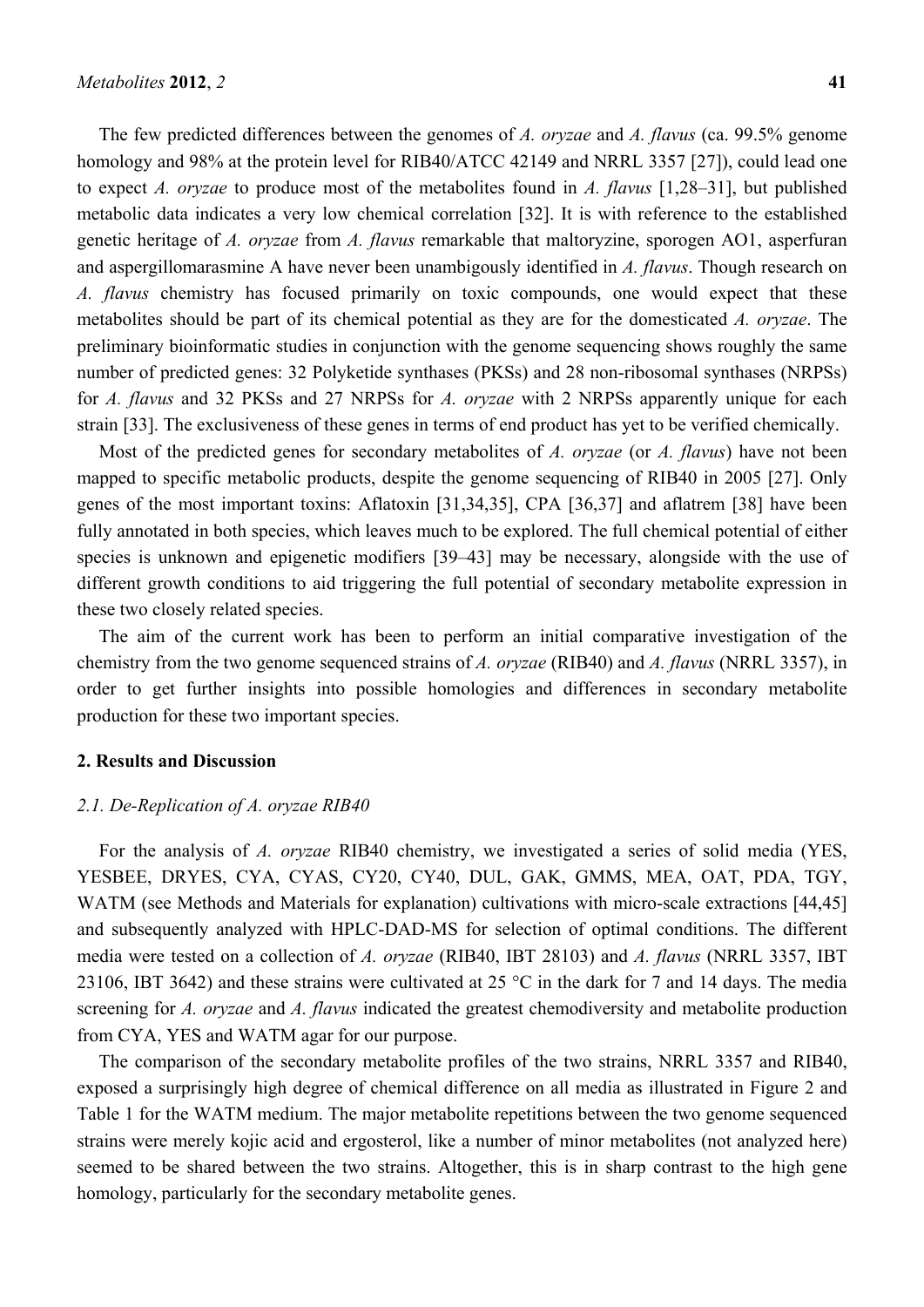**Figure 2.** ESI+ BPC chromatogram of 7 day micro scale extract from WATM, bottom: *A. oryzae* RIB40, top: *A. flavus* NRRL 3357. Besides kojic acid (shown in box) and analogues in the beginning of chromatogram and ergosterol in the end (not shown), there are very few identical compounds between the genetically almost identical strains. Note that aspirochlorine is only detectable in negative ionization, and therefore not visible in this chromatogram.



**Table 1.** LC-MS de-replication of some of the important secondary metabolite pathways from the two full genome sequenced siblings, *A. flavus* (NRRL 3357) and *A. oryzae* (RIB40). Based on 7 day fermentation on solid WATM agar in the dark. (+) indicates the presence of these types of compounds in *A. flavus* based on UV spectroscopic analysis. \* New compounds reported here for the first time.

| <b>Metabolite</b>  | A. flavus NRRL 3357 | A. oryzae RIB40                |  |  |
|--------------------|---------------------|--------------------------------|--|--|
| Kojic acid         | $^+$                |                                |  |  |
| Aflatoxin          | $^+$                |                                |  |  |
| Aflavinines        | $^{(+)}$            |                                |  |  |
| Aflatrem           | $^{+}$              | 13-desoxypaxilline             |  |  |
| Miyakamides        | $^{(+)}$            | Oryzamides *                   |  |  |
| Aspirochlorine     |                     |                                |  |  |
| Cyclopiazonic acid | $^+$                |                                |  |  |
| Ditryptophenaline  | $^{+}$              | Ditryptoleucine *              |  |  |
| Parasiticolide A   |                     | 14-deacetyl parasiticolide A * |  |  |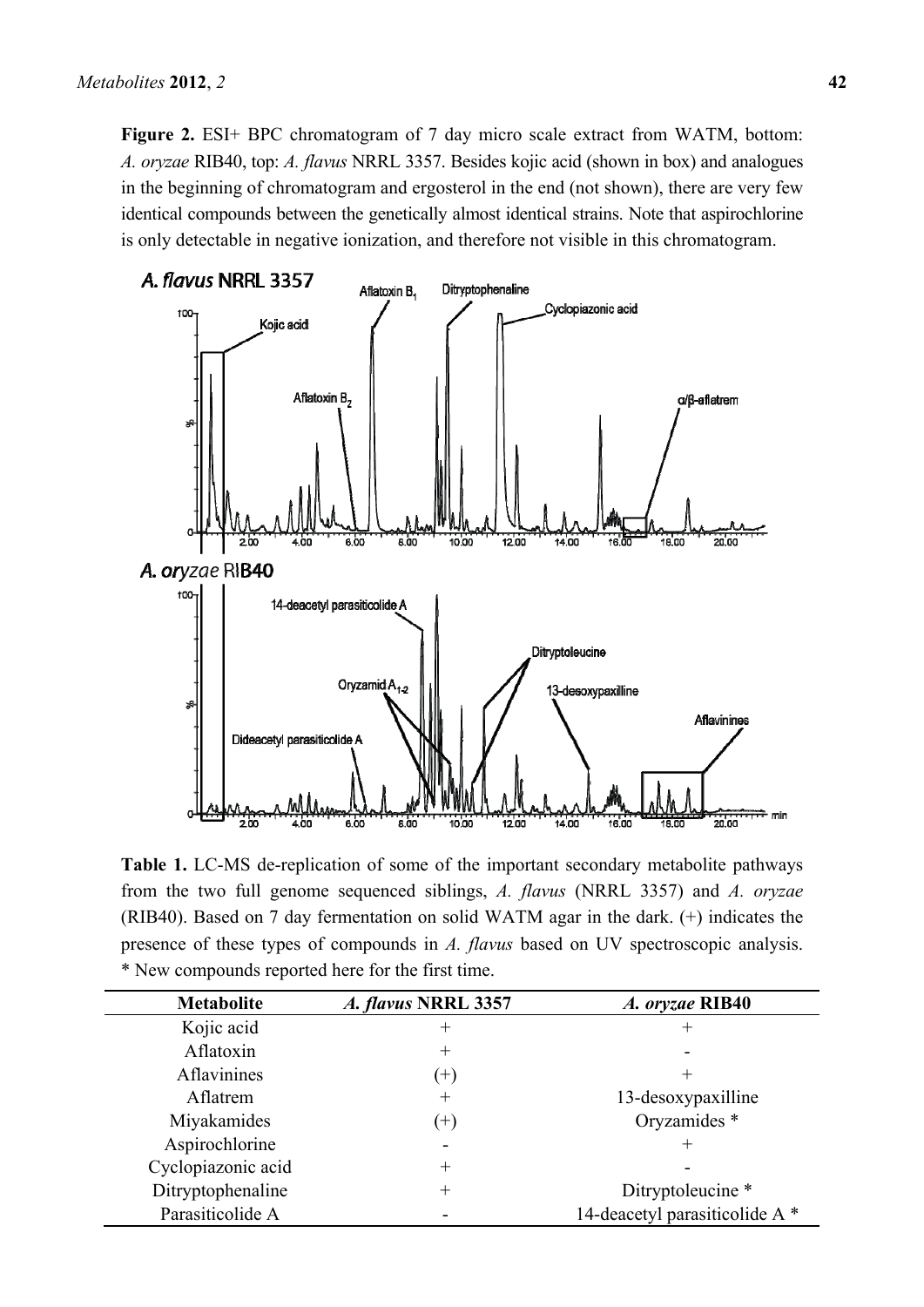Known metabolites to *A. oryzae* were de-replicated and we found that the RIB40 strain did not produce detectable levels (LC-MS) of CPA (as also noted by Tokuoka *et al.* [36]), asperfuran, sporogen AO1, maltoryzine or aspergillomarasmine under these growth conditions. It did, however, produce kojic acid and aspirochlorine and a series of potentially new metabolites of which some were isolated, structurally characterized and reported here.

#### *2.2. New Metabolites to A. oryzae RIB40*

During fermentation of the chemically potent RIB40 strain, we have been interested in the tremorgenic compounds, allegedly coupled to fungal sclerotia [46–54] and whether these could be found in *A. oryzae* as they have been in *A. flavus*. The RIB40 strain produces large and abundant sclerotia, especially on WATM agar, a fact not widely announced in literature although sclerotia have been observed in *A. oryzae* sporadically [55–57]. No sclerotia were observable after 14 days on YES agar, but although these metabolites are often characterized as sclerotial metabolites, there is not a strict correlation between the biosynthesis of these metabolites and the formation of sclerotia, as also noted by Wilson [58], and this extract was used for the described isolations.

Here, we report the discovery of the aflatrem precursor 13-desoxypaxilline (13-dehydroxypaxilline) in *A. oryzae* RIB40, originally isolated from *Penicillium paxilli* [59–63]. Aflatrem is known from *A. flavus* and was discovered by Wilson and Wilson in 1964 [64] and structure elucidated by Gallagher *et al.* in 1978 and 1980 [65,66]. 13-desoxypaxilline was present in YES, CYA, OAT and WATM agar 7 day old micro-scale extracts. From the 14 days old YES 200 plate extract used for isolation, 13-desoxypaxilline was recovered as an intermediate metabolite. LC-MS, LC-MS/MS and NMR data analysis (Supplementary Material) confirmed the structure. Naturally the prospect of finding aflatrem itself was investigated, though no apparent peak was visible in HPLC-DAD data files. The use of a LC-MS/MS method further confirmed 13-desoxypaxilline as an end-product of *A. oryzae*  RIB40 for the above cultivation conditions, since none of the proposed intermediate steps towards aflatrem could be detected (LC-MS/MS) and only one sample (WATM, 7d) showed traces of paspaline, a precursor for 13-desoxypaxilline (Figure 3).

**Figure 3.** The final steps in the proposed biosynthesis of aflatrem (in *A. flavus*). *A. oryzae* RIB40 biosynthesis stops at 13-desoxypaxilline [38].

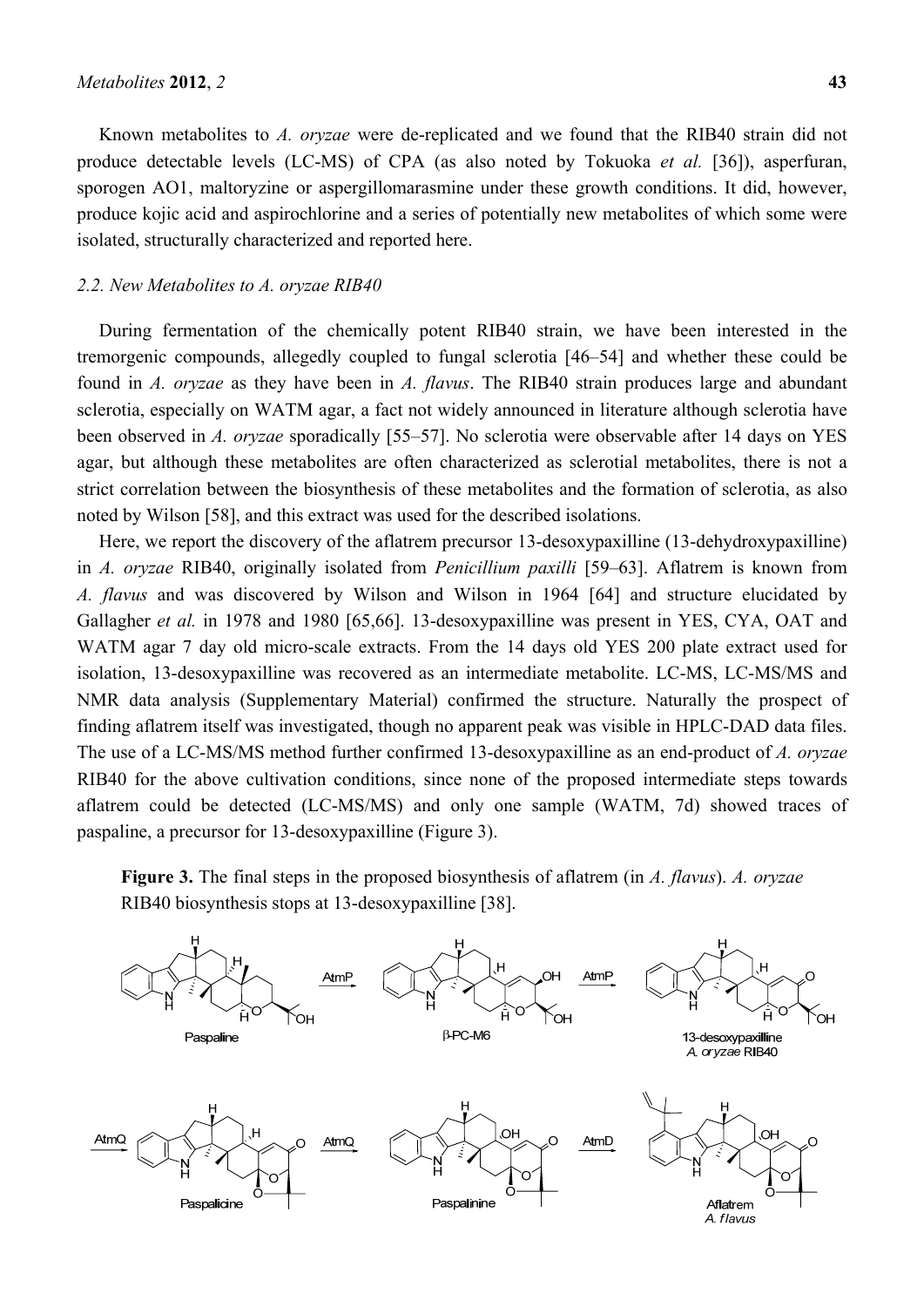A second extract was made from 100 plates of a 14-day old *A. oryzae* RIB40 culture grown on WATM agar with abundant sclerotia formation to validate the findings from the YES extract. The analysis of the WATM extract showed 13-desoxypaxilline as a major metabolite alongside other sclerotium-related metabolites, such as aflavinines (based on UV-data not shown). The discovery of 13-desoxypaxilline as the apparent end-product of *A. oryzae* RIB40 is in agreement with the analysis of Nicholson *et al.* [38], who showed that a frameshift mutation in the *atmQ* gene presumably accounts for 13-desoxypaxilline not being converted into paspalicine and paspalinine. This mutation is therefore likely responsible for terminating the aflatrem biosynthesis in RIB40 prematurely, short of the acetal ring closure, C-13 hydroxylation and isoprene attachment. Nicholson *et al.* [38] demonstrated that AtmQ is a multifunctional cytochrome P450 monooxygenase likely to catalyze the several oxidative steps needed for biosynthesis of the acetal ring present in the structures of paspalicine, paspalinine and aflatrem, altogether pointing towards a more complex biosynthesis than shown here. Contrary to our discovery, Nicholson *et al.* did not find the aflatrem gene cluster of RIB40 to be transcribed during their fermentations [38].

The isolated 13-desoxypaxilline is a member of the paspalitrem tremorgens, a widely distributed group of metabolites that have been isolated from several genera: *Penicillium*, *Eupenicillium*, *Claviceps*, *Emericella*, *Aspergillus* and *Phomopsis* [67–69]. Besides the tremorgenic activity in animals, these metabolites have been shown to be insecticides [68], which is believed to be their ecological function together with aflatoxin and CPA for protection of the sclerotia against fungivorous insects [46,47].

In addition to 13-desoxypaxilline, two new analogues of parasiticolide A were also isolated and are here reported for the first time. The metabolites showed to be dide- and 14-deacetoxy analogues, and are most likely precursors to the sesquiterpene parasiticolide  $A$  (= astellolide A) (see Figure 4). The metabolites were present in CYA, YES and WATM extracts and isolated from the same 14 day old YES extract as 13-desoxypaxilline, and the dide- and 14-deacetyl analogues were also found in the sclerotia enriched WATM extract. Again the metabolites were analyzed using LC-MS and NMR. Several different extraction procedures were tested to verify the correctness of the compounds as genuine metabolites and not as *in vitro* degraded parasiticolide A products, but all samples showed only dide- and 14-deacetyl parasiticolide A and no traceable (LC-MS) levels of parasiticolide A itself, even with different non-acidic extractions. Parasiticolide A have been isolated from *A. flavus* var. *columnaris* (FKI-0739) once [71] and was originally isolated and characterized from *A. parasiticus*  (IFO 4082) [72,73] and later also from a mutant of *Emericella variecolor* (= *A. stellatus* Curzi) [74]. Recently parasiticolides have been detected in the newly described species *A. arachidicola* (CBS 117610) and *A. minisclerotigenes* (CBS 117635) [75]. There have to our knowledge not been published any toxic studies on the parasiticolides, but the related peniopholides from the fungus *Peniophora polygonia* have been reported to have antifungal properties [76].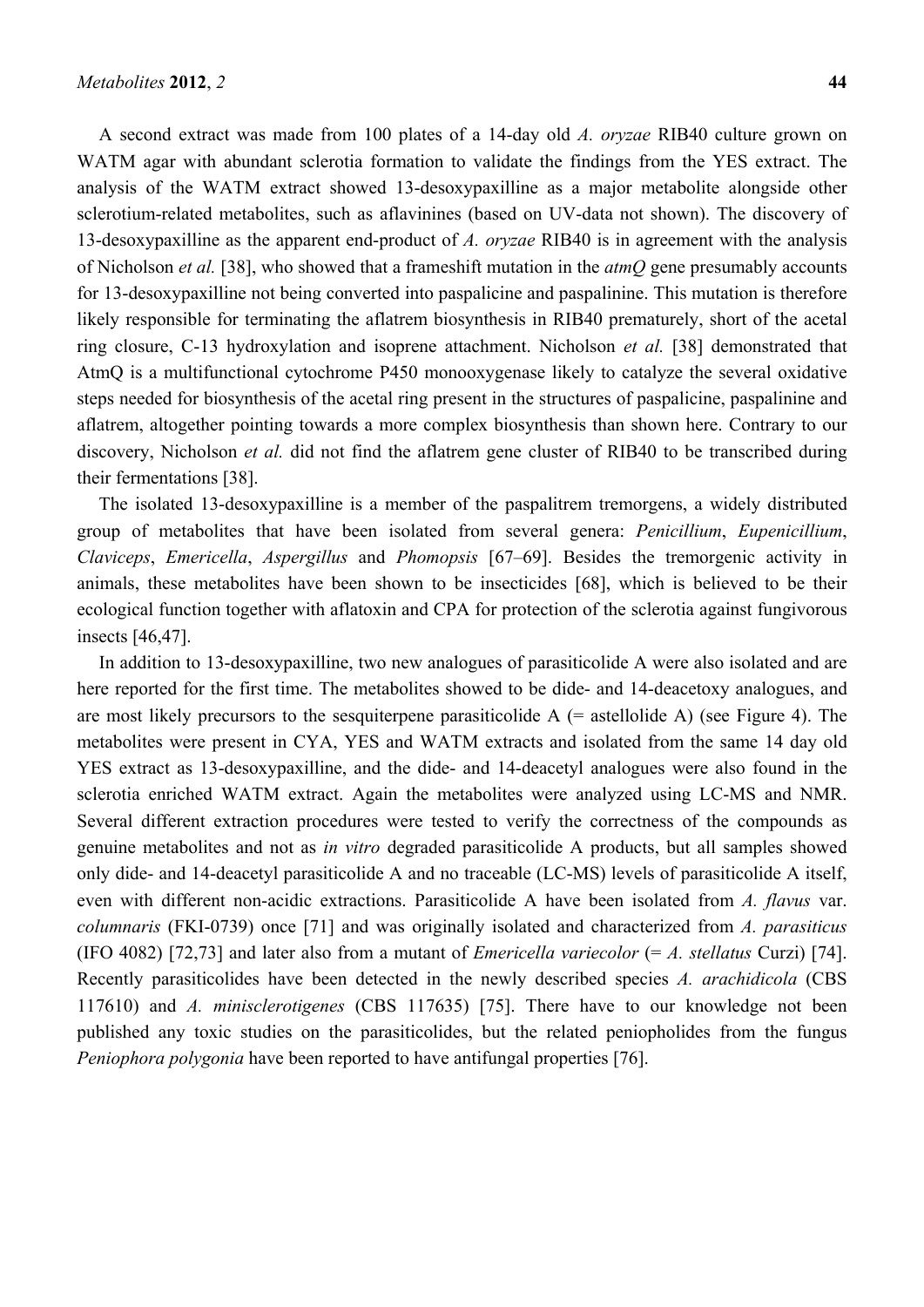

Parasiticolide A

**Figure 4.** Structures of dide- and 14-deacetyl parasiticolide A and parasiticolide A.

Dideacetyl parasiticolide A 14-deacetyl parasiticolide A

In our observations parasiticolides are more often detectable metabolites of *A. oryzae* than of *A. flavus* under the same fermentation conditions, suggesting that the pathway is partly silenced for *A. flavus* and may need epigenetic modification to be expressed under otherwise normal growth conditions. It is interesting that parasiticolide A is scarcely observed in *A. flavus*, when it is an important product of *A. oryzae* and also of *A. parasiticus*. As for 13-desoxypaxilline, dide- and 14-deacetyl parasiticolide A are almost certainly products of a prematurely ended biosynthesis, here parasiticolide A. We also isolated and elucidated a third parasiticolide A analogue; a formyl variant of parasiticolide A, but it was not possible to exclude the possibility of in vitro chemistry due to the formic acid added during the ethyl acetate extraction, so the correctness of this metabolite remains tentative. (Hamasaki *et al.* used benzene to extract parasiticolide A [77]). All paraciticolide analogues were structure elucidated by NMR and shift values correlated with the published data for parasiticolide A, except for the missing signals of the acetate units and their minor influence on the chemical shifts values of adjacent protons and carbons (See Supplementary Material for NMR data).

To further verify these observations, a MS/MS method was used to analyze several different microscale extracts of RIB40 for parasiticolide A itself. Trace amounts of parasiticolide A was found under these conditions and compared to an isolate of *A. parasiticus* (IBT 4387) capable of producing parasiticolide A. In the *A. parasiticus* isolate no dide- or 14-deacetyl parasiticolide A could be measured, indicating a complete transformation into the end-product (Figure 4). The small amount of parasiticolide A in RIB40 (roughly 1:1.000 ratio compared to 14-acetyl parasiticolide A, presuming the same response factor) might be the result of spontaneous acetylation involving the first acetylating enzyme. When the gene cluster of this metabolite is mapped, it is likely that the gene responsible for the last (specific) acetylation will be found to be mutated. Except for the section *Nidulantes* member *Emericella variecolor*, all other producers of these metabolites have been members of section *Flavi*. No indication points to these metabolites being part of the previously mentioned sclerotium metabolites since they are not found in selective sclerotium extracts, but are found for example in *A. arachidicola*, which is not known to produce sclerotia.

Four new *A. flavus* related NRPS compounds were also isolated from *A. oryzae* RIB40 and characterized based on standard interpretation of <sup>1</sup>H, COSY, HMQC and HMBC NMR data (see Supplementary Material). The compounds showed to be two isomeric metabolites named ditryptoleucine related to the ditryptophenalines [78–81] and the two indole-enamides named oryzamides A1-2 (*cis*and *trans*-forms) structurally similar to the antibiotic miyakamide  $B_{1-2}$  [71] (Figure 5).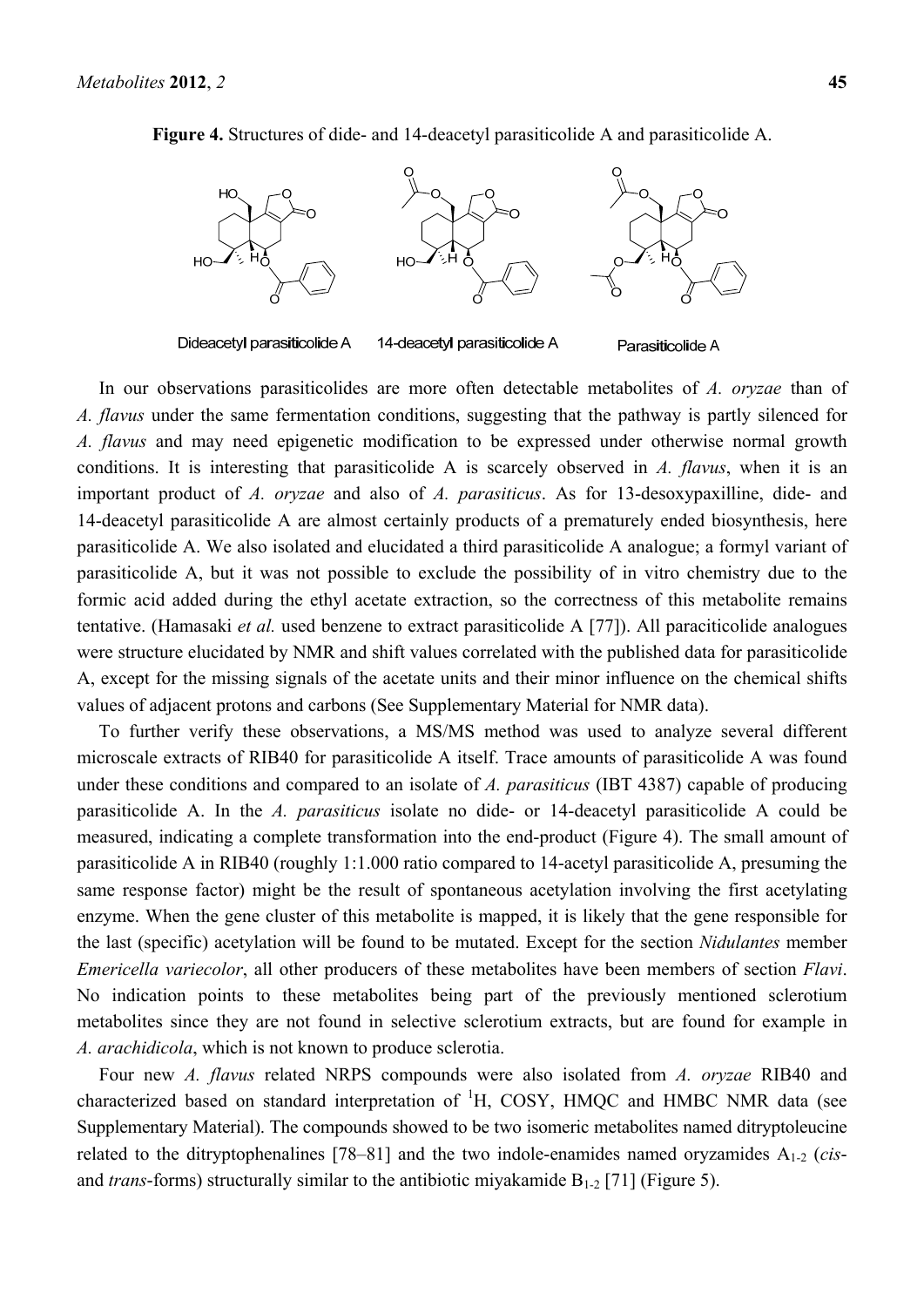

**Figure 5.** Structure of the new *A. oryzae* metabolites: Ditryptoleucine and oryzamide A<sub>1-2</sub>.

It proved difficult to unambiguously isolate the *cis*- and *trans*-isomer of oryzamide A in a pure form due to isomerization around the double bond. Due to this the structure elucidation has been performed on mixtures of compounds. It is evident from the structure elucidation that oryzamides  $A_{1-2}$  only differ in the configuration around the double bond of the enamine as evident from the size of the coupling constant. Marfey analysis of the amino acid derived compounds only established the presence of L-tyrosine in the oryzamides. NMR structural data on the trans isomer  $(A<sub>1</sub>)$  is present in the supporting material.

Intriguingly, these *A. oryzae* metabolites have apparently exchanged phenylalanine with leucine compared to the similar *A. flavus* metabolites, indicating either a common trait in the domestication process or a coupling between the two pathways. The diketopiperazine ditryptoleucine was isolated in two variants with  ${}^{1}$ H-NMR shifts varying around the C-C dimeric bond, but with the same base structure. This unspecific dimerization is in line with previously isolated compounds. A hybrid between the ditryptophenaline and ditryptoleucine was isolated from an *Aspergillus* sp. as WIN 64745, with both a phenylalanine and leucine moiety, but with no *N*-methylation [79]. These compounds were tested and proved antagonistic against substance P at the NK1 receptor [82]. The oryzamides  $A_{1-2}$  are variants of the miyakamides  $B_{1-2}$  [71]. The exchanged phenylalanine has been substituted with leucine between a tryptophan and a tyrosine in the oryzamides. However this exchange of phenylalanine and leucine has often been found for compounds produced within the same species. *Penicillium polonicum* (= *P. fructigenum*) [83-85] produces both fructigenine A = puberuline = rugulosuvine A, containing phenylalanine and fructigenine  $B =$  verrucofortine, containing leucine. We could also detect two slightly later eluting compounds in the *A. oryzae* RIB40 extracts likely to be two further indole-enamides having phenylalanine incorporated instead of tyrosine as evident from LC-DAD-MS analysis (data not shown) as also seen for the miyakamides [71].

# **3. Experimental**

General procedures and methods for analysis are described in [43,44,86].

Mass spectrometric analysis was performed using a Agilent HP 1100 liquid chromatograph with a DAD system (Waldbronn, Germany) on a LCT oaTOF mass spectrometer (Micromass, Manchester, UK) with a Z-spray ESI source and a LockSpray probe. For general procedures see [87]; method 1 for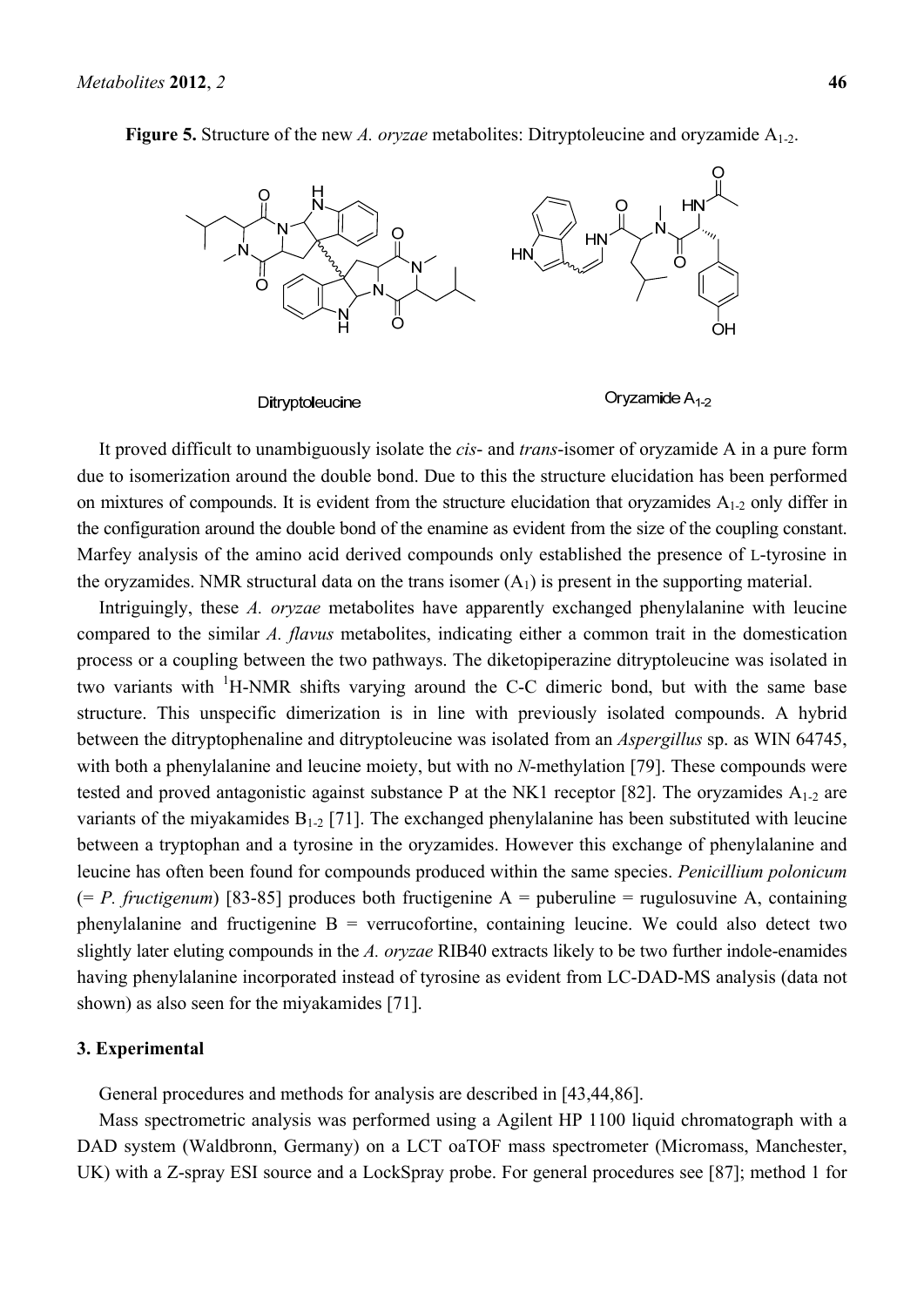LC-DAD-TOF was used in this study. All solvents used were HPLC grade from Sigma-Aldrich (St. Louis, MO, USA).

### *3.1. Fungal Material and Fermentation*

*A. oryzae* RIB40 (IBT28103); *A. flavus* NRRL3357 (IBT3696), (IBT15934), NRRL 13462; *A. parvisclerotigenus* IBT16807 and *A. minisclerotigenes* IBT13353 were obtained from the IBT Culture Collection at DTU Systems Biology, Technical University of Denmark. The RIB40 isolate used for isolation of 13-dehydroxypaxilline was cultured for 14 days at 25 °C in the dark on 200 Petri dishes with Yeast Extract Sucrose agar (YES). All strains were grown for 1 week at 25 °C on YES, Czapek Yeast Autolysate (CYA), Wickerhams Antibiotic Test Medium (WATM) agar [88], YESBEE [89] (YES+50 g Bee pollen Type III, granulate, Sigma, P-8753, pr. 1 L medium), DRYES (Dichloran rose Bengal chloramphenicol agar), AFPA (*Aspergillus flavus*, *A. parasiticus* agar), CYAS (CYA + 50 g NaCl pr. 1 L medium), CY20 (CYA + 170 g sucrose pr. 1 L), CY40 (CYA with added 370 g sucrose pr. 1 L medium), DUL (Dulaney's medium for Penicillin), GAK (Potato-carrot agar), GMMS (Glucose minimal media (GMM) + 2% sorbitol), MEA (Malt extract agar), OAT (Oat meal agar), PDA (Potatodextrose agar). For medium formulations see Samson *et al.* [90].

# *3.2. Extraction and Isolation of Pure Compounds*

*13-Desoxypaxilline*. The plates were homogenized using a Stomacher and 100 mL EtOAc with 1% HCO<sub>2</sub>H pr. 10 plates. The extract was filtered and dried down on a freeze drier. The crude extract was separated on a KP-C18-HS 60 g SNAP column using a Biotage Isolera One (Biotage, Uppsala, Sweden), resulting in a 22 mg fraction. The fraction was segmented with a 10 g ISOL Diol column, using 12 steps of stepwise Heptane-dichloromethane-EtOAc-MeOH. 13-desoxypaxilline was predominant in a 100% EtOAc fraction (6 mg), and purified on a Waters HPLC W600/996PDA (Milford, MA, USA) and a RP column (Phenomenex Luna C18(2),  $250 \times 10$  mm, 5 µm, Torrance, CA, USA) using a gradient of 80% MeCN (H<sub>2</sub>O–Milli-Q (Millipore, MA, USA)) to 90% over 10 min. with 50 ppm TFA added to the solvents. The collection was concentrated on a rotary evaporator (Büchi V-855/ R-215, Flawil, Switzerland) and dried under  $N_2$  to yield 0.5 mg of white, amorphous 13-desoxypaxilline.

*Dideacetyl-, 14-deacetyl-, and 18-formyl parasiticolide A*. From the same fermentation described for 13-desoxypaxilline a more polar, 90 mg fraction was fractionated with a 10 g ISOL Diol column, using 12 steps of stepwise Heptane-dichloromethane-EtOAc-MeOH. The parasiticolide A-analogues were predominant in a 100% EtOAc fraction (10 mg), and purified on a Waters HPLC W600/996PDA (Milford, MA, USA) and a RP column (Phenomenex Luna C18(2),  $250 \times 10$  mm, 5 µm, Torrance, CA, USA) using a gradient of 72% MeCN (H<sub>2</sub>O–Milli-Q (Millipore, MA, USA)) to 87% over 15 min. with 50 ppm TFA. The collection was concentrated on a rotary evaporator (Büchi V-855/R-215) and dried under  $N_2$  to yield 0.3, 1.0 and 0.8 mg of white, amorphous di-, 14-deactyl- and 18-formyl parasiticolide A, respectively. See Supplemental Material for NMR data.

*Ditryptoleucine.* 400 plates of *A. oryzae* RIB40 were cultured on YES medium. The plates were homogenized using a Stomacher and 100 mL EtOAc pr. 10 plates. The extract was filtered and dried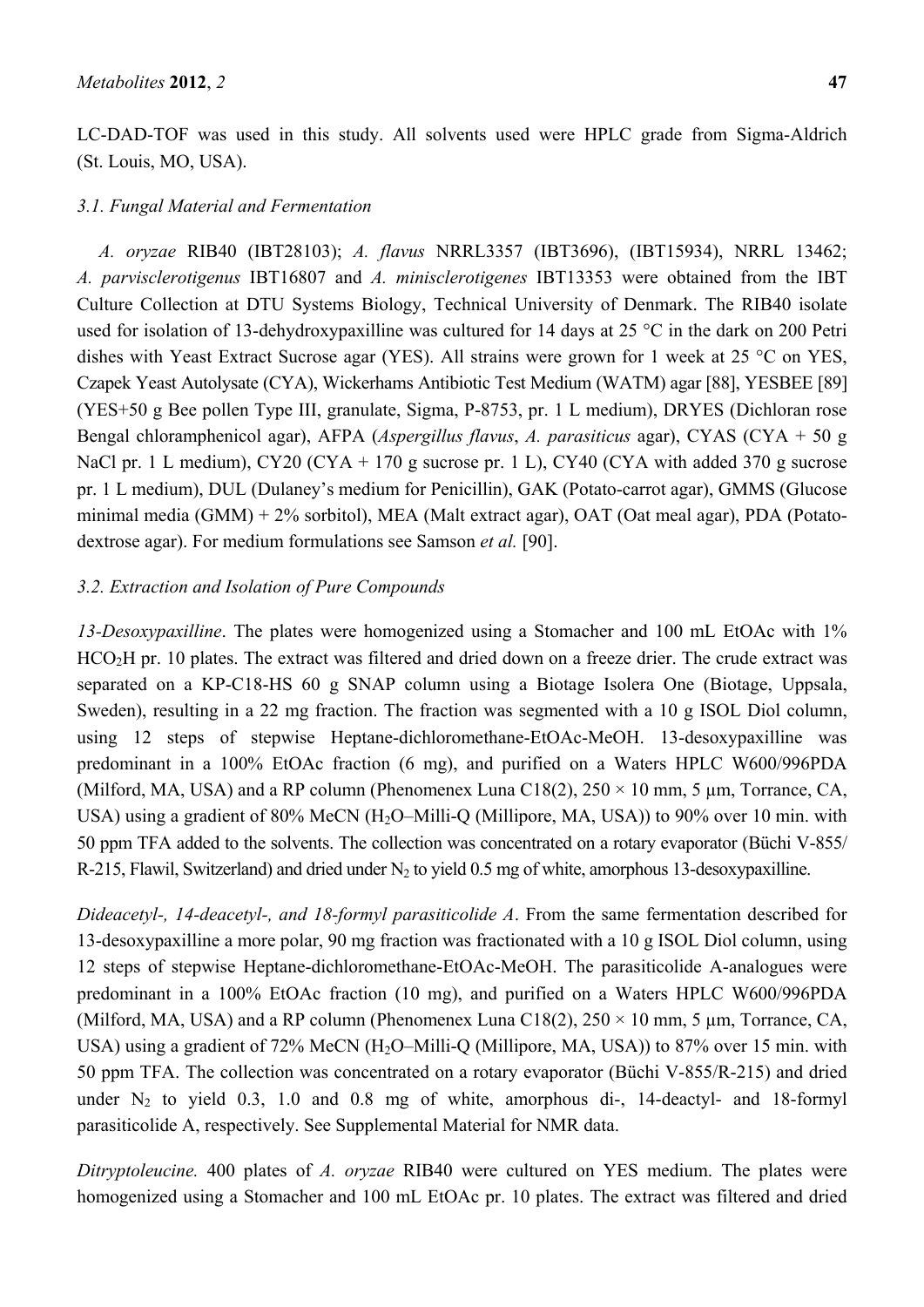down on a freeze drier. The crude extract were separated into three phases by dissolving it in 9:1 MeOH:H<sub>2</sub>O–Milli-Q and extracted into a heptan phase and afterwards a DCM phase. The DCM phase was separated on a KP-C18-HS SNAP column using a Biotage Isolera One (Biotage, Uppsala, Sweden) using a gradient of 10% MeOH (H<sub>2</sub>O–Milli-Q (Millipore, MA, USA)) to 100% over 15 CVs (column volumes) resulting in a 402 mg fraction. The fraction was further separated on another KP-C18-HS SNAP column using a Biotage Isolera One (Biotage, Uppsala, Sweden) using a gradient of 10% MeOH (H<sub>2</sub>O–Milli-Q (Millipore, Ma, USA)) to 25% over 2 CVs, 25% MeOH to 50% over 8 CVs and 50% to 100% over 4 CVs resulting in a 60.1 mg fraction. The fraction was fractionated on a LH-20 column using 100% MeOH. The ditryptoleucines were present in the earlier fractions and were purified on a Waters HPLC W600/996PDA (Milford, MA, USA) using a RP column (Phenomenex Luna C18(2),  $250 \times 10$  mm, 5 µm, Torrance, CA, USA) using a gradient of 50% MeCN (H<sub>2</sub>O–Milli-Q) (Millipore, MA, USA)) to 100% over 20 min. with 50 ppm TFA and a flow of 4 mL/min. The collections were concentrated on a rotary evaporator (Büchi V-855/R-215) and dried under  $N_2$  to yield 4.0 mg of the two isomers. See Supplemental Data for NMR data.

*Oryzamides A<sub>1-2</sub>*. The remaining broth from the fermentation described for ditryptoleucine was extracted with EtOAc + 1% HCO<sub>2</sub>H for 24 h. The extract was filtered and dried down on a freeze drier. The crude extract were separated into three phases by dissolving it in 9:1 MeOH:H<sub>2</sub>O–Milli-O and extracted into a heptan phase and afterwards a DCM phase. The DCM phase was separated on a KP-C18-HS SNAP column using a Biotage Isolera One (Biotage, Uppsala, Sweden) using a gradient of  $10\%$  MeOH (H<sub>2</sub>O–Milli-O (Millipore, MA, USA)) to  $100\%$  over 15 CVs (column volumes) resulting in a 654 mg fraction. The fraction was fractionated with a 10 g ISOL Diol column, using 13 steps of stepwise Hexane-dichloromethane-EtOAc-MeOH. The miyakamides were predominant in the 40:60 DCM:EtOAc and 20:80 DCM:EtOAc fractions (43.8 mg), and purified on a Waters HPLC W600/996PDA (Milford, MA, USA) and a RP column (Phenomenex Luna C18(2),  $250 \times 10$  mm, 5µm, Torrance, CA, USA) using a gradient of 45% MeCN (H2O–Milli-Q (Millipore, MA, USA)) to 62% over 15 min. with 50 ppm TFA. The collection was concentrated on a rotarvap (Büchi V-855/ R-215) and dried down under  $N_2$  to yield 4.0 and 2.0 mg of oryzamide  $A_1$  and  $A_2$ , respectively. See Supplemental Data for NMR data.

# *3.3. Marfeys Method*

100 µg of each peptide was hydrolysed with 200 µL 6 M HCl at 110 °C for 20 h. To the hydrolysis products (or 50  $\mu$ L (2.5 µmol) solutions of standard D- and L-amino acids) was added 50  $\mu$ L water, 20 µL 1 M NaHCO<sub>3</sub> solution and 100 µL 1% FDAA in acetone, followed by reaction at 40 °C for 1 h. The reaction mixture was removed from the heat, neutralized with 10  $\mu$ L 2 M HCl and the solution was diluted with 820 uL MeOH to a total volume of 1 mL. The FDAA derivatives were analysed by UHPLC-DAD on a Dionex Ultimate 3000 RS DAD equipped with a Kinetex C18 column (2.6 μm,  $150 \times 2.10$ mm, Phenomenex). The analyses were run with a gradient elution of MeCN/H<sub>2</sub>O–Mili-O (Millipore, MA,USA) added 50 ppm TFA from 15 to 100% MeCN over 7 min (60 °C, 0.8 mL/min). The retention times of the FDAA derivatives were compared to retention times of the standard amino acid derivatives.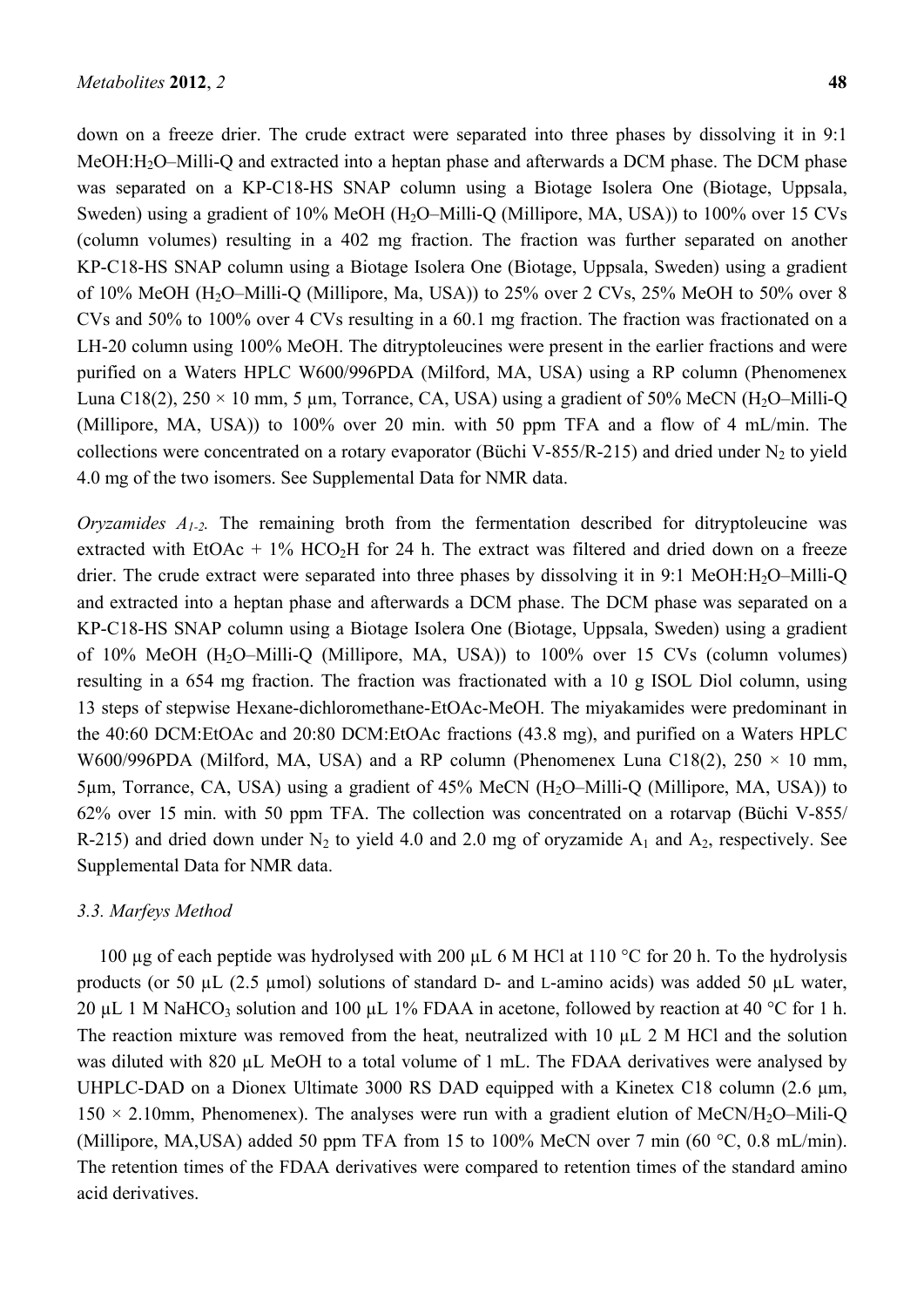#### *3.4. Selective Extraction of Sclerotium Metabolites*

The selective extraction of sclerotia from IBT 15934, NRRL 13462, IBT 16807 and IBT 13353 was made from harvested sclerotia of a 7 day old cultivation on WATM and CYA agar (25  $^{\circ}$ C in dark). The sclerotia were washed several times with Milli-O (Millipore, Millford, USA) 0.22  $\mu$ m H<sub>2</sub>O and dried. The sclerotia were transferred to a 2 mL Eppendorf tube together with three stainless steel balls  $(2 \times 1$  mm and  $1 \times 5$  mm) and frozen with liquid N<sub>2</sub> before mechanical crushed. The pulverized sclerotia were suspended in 1mL methanol and transferred to a 2 mL vial with 1 mL of 1:2:3 methanol:dichloromethane:ethylacetate and left for evaporation overnight in a fume hood. The dried extract was resolved in 1 mL methanol in ultrasonicated for 10 min and then filtered with a 0.45  $\mu$ m PTFE filter to a clean vial for analysis.

#### *3.5. HPLC-DAD-TOF Method*

Mass was measured using a Agilent HP 1100 liquid chromatograph with a DAD system (Waldbronn, Germany) on a LCT oaTOF mass spectrometer (Micromass, Manchester, UK) with a Z-spray ESI source and a LockSpray probe. For general procedures see [86], method 1.

#### *3.6. NMR Instrumentation*

NMR spectra were recorded on a Varian Unity Inova 500 MHz spectrometer equipped with a 5 mm probe using standard pulse sequences. The signals of the residual solvent protons and solvent carbons were used as internal references ( $\delta_H$  2.50 and  $\delta_C$  39.5 ppm for DMSO). In cases where higher field was needed the NMR spectra were recorded on a Bruker Avance 800-MHz spectrometer equipped with a 5-mm TCI Cryoprobe at the Danish Instrument Center for NMR Spectroscopy of Biological Macromolecules.

#### *3.7. MS/MS Method Used for Aflatrem and Parasiticolide Screening*

Liquid chromatography was performed on an Agilent (Torrence, CA, USA) 1100 HPLC system coupled to a triple-quadropole mass spectrometer (Waters-Micromass, Manchester, UK) with a Z-spray ESI operated in positive mode source using a flow of 700 L/h nitrogen desolvated at 350 °C. The hexapole was held at 50 V. The system was controlled by MassLynx v4.1 (Waters-Micromass). Nitrogen was used as collision gas, and the MS operated in MRM mode (dwell time = 100 ms) with the parameters listed in Table 2. Extracts of 2 µL were injected and separated on a Phenomenex Gemini C<sub>6</sub>-phenyl, 3 µm,  $2 \times 50$  mm column with a flow of 0.3 µL/min. Water contained 20 mM ammonium formate. Oven temperature 40 °C. Two different methods were applied to the aflatrem- and parasiticolide screen: Aflatrem inlet method: Linearly gradient from 50 to 100% MeCN over 5 min, increased to 0.5 µL/min over 1.5 min. The column was washed additionally 1.5 min with 100% MeCN at 0.5 µL/min, followed by a return to 50% MeCN over 2.5 min and kept at this level for another 1 min with a linearly decrease in flow to 0.3  $\mu$ L/min, prior to the next sample. Standards used for analysis of this pathway were from Sigma-Aldrich Aldrich (St. Louis, MO, USA). Parasiticolides: linearly gradient from 20 to 90% MeCN over 15 min, increased to 0.5µL/min from 90 to 100% MeCN in additional 1 min. The column was washed from 2 min with 100% MeCN at 0.5 µL/min, followed by a return to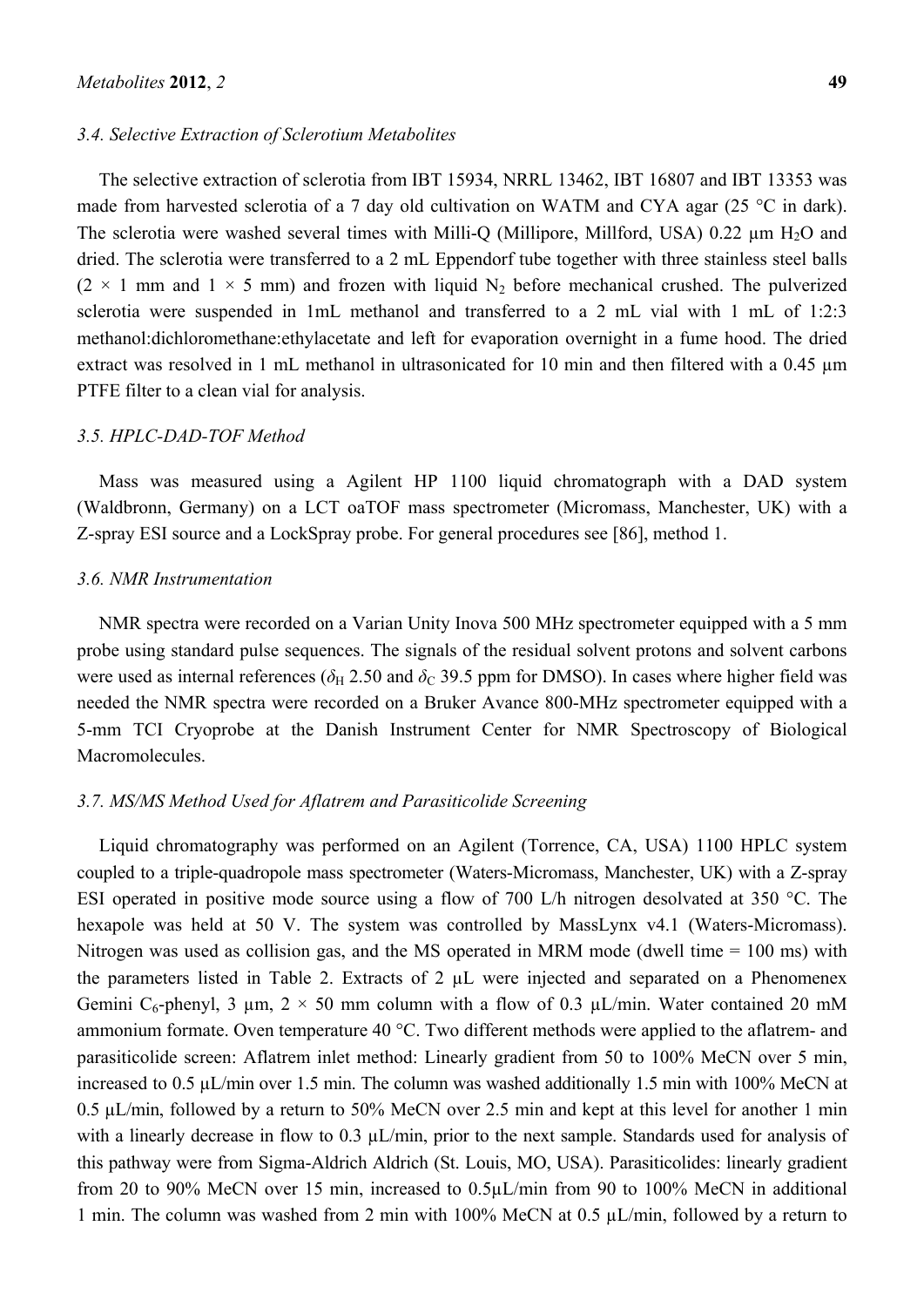#### *Metabolites* **2012**, *2* **50**

20% MeCN over 1.5 min and kept at this level for another 3.5 min with a linearly decrease in flow to 0.3 µL/min, before the next sample. Standards were internal standards from other extracts of the known parasiticolide A producer *A. parasiticus*: IBT 4387 (= CBS 260.67) and IBT 11863 (= CBS 115.37).

| Compound         | Scan           | <b>RT</b> | Ion type   | <b>Transition</b>     | Cone | <b>Collision energy</b> |
|------------------|----------------|-----------|------------|-----------------------|------|-------------------------|
|                  | event          | (min)     |            | $(m/z)^a$             | (V)  | (eV)                    |
| Paxilline        |                | 4.0       | Quantifier | $436 \rightarrow 130$ | 25   | 30                      |
|                  |                |           | Qualifier  | $436 \rightarrow 182$ | 25   | 30                      |
| Paspalinine      | $\overline{2}$ | 4.3       | Quantifier | $434 \rightarrow 130$ | 25   | 20                      |
|                  |                |           | Qualifier  | $434 \rightarrow 376$ | 25   | 20                      |
| $13 -$           | 3              | 4.8       | Quantifier | $420 \rightarrow 182$ | 25   | 30                      |
| desoxypaxilline  |                |           | Qualifier  | $420 \rightarrow 130$ | 25   | 30                      |
| Aflatrem         | $\overline{4}$ | 5.2       | Quantifier | $502 \rightarrow 198$ | 25   | 20                      |
|                  |                |           | Qualifier  | $502 \rightarrow 445$ | 25   | 20                      |
| Paspaline        | 5              | 5.5       | Quantifier | $422 \rightarrow 130$ | 25   | 20                      |
|                  |                |           | Qualifier  | $422 \rightarrow 275$ | 25   | 20                      |
| Dideacetyl-      |                | 7.0       | Quantifier | $387 \rightarrow 217$ | 30   | 40                      |
| parasiticolide A |                |           | Qualifier  | $387 \rightarrow 189$ | 30   | 40                      |
| 14-deacetyl      | $\overline{2}$ | 8.7       | Quantifier | $429 \rightarrow 217$ | 30   | 40                      |
| parasiticolide A |                |           | Qualifier  | $429 \rightarrow 189$ | 30   | 40                      |
| Parasiticolide A | 3              | 10.4      | Quantifier | $488 \rightarrow 229$ | 30   | 30                      |
|                  |                |           | Qualifier  | $488 \rightarrow 247$ | 30   | 30                      |

**Table 2.** MS/MS method including scan event, retention times, transition ions and the cone and collision energies used.

Qualifier  $488 \rightarrow 247$  30 30<br>
<sup>a</sup> All transitions were made from [M+H]<sup>+</sup>, except for paraciticolide A: [M+NH<sub>4</sub>]<sup>+</sup>.

# **4. Conclusions**

The tremorgenic 13-desoxypaxilline has been isolated from *A. oryzae* RIB40 and verified under several different growth conditions contrary to previous studies. We believe that 13-desoxypaxilline is the end-product of the aflatrem biosynthesis for the RIB40 strain since no aflatrem could be detected in any fermentation using LC-MS/MS as detection.

The new metabolites dide- and 14-deacetyl parasiticolide A were also found as genuine products from the RIB40 strain and the compounds were present in multiple fermentations, however parasiticolide A was only detected in trace amounts using a LC-MS/MS method. This indicates a defective acetylation of the 14-deacetyl parasiticolide A and the small amount of parasiticolide A in RIB40 could be the result of spontaneous acetylation in the cell cytosol. The mono-deacetylated analogue detected in both *A. flavus* and *A. oryzae* had same retention times, suggesting a selective acetylation.

The new NRPS compounds ditryptoleucine and oryzamides  $A_{1-2}$  appear to be natural variants of known *A. flavus* metabolites. They share the exchange of a phenylalanine for a leucine, although they are believed to originate from two unrelated pathways.

Altogether, our findings contribute to understanding why the overall chemical profiles of *A. oryzae* (RIB40) and *A. flavus* (NRRL 3357) appear quite different since some of the end-products usually seen in *A. flavus* are apparently not reached in *A. oryzae*. Whether the different chemical profiles are merely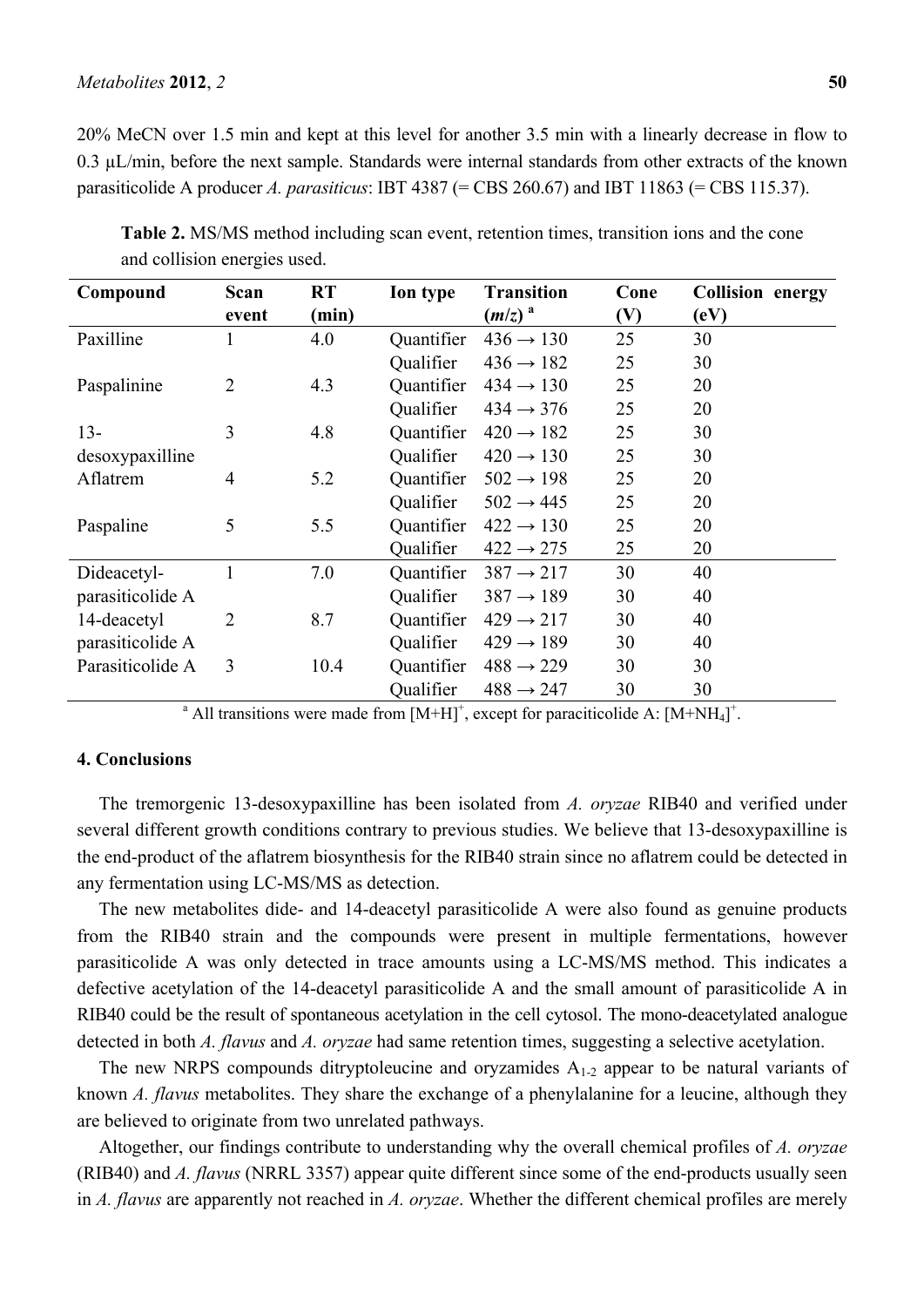#### *Metabolites* **2012**, *2* **51**

the result of different regulation that can be overcome by the use of epigenetic modifiers or are a result of genuine mutations remains to be settled. *A. oryzae* RIB40 is clearly a chemically potent strain, and as more of its chemistry is unfolded we believe that most of the biosynthetic pathways of *A. flavus* will be found to be more or less functional. Future research will reveal whether the many different *A. oryzae* strains that are used as industrial workhorses are as chemically potent as the RIB40 strain.

# **Supplementary Materials**

Supplementary materials can be accessed at: http://www.mdpi.com/2218-1989/2/1/39/s1.

# **Acknowledgments**

This work was funded by the Danish Research Agency for Technology and Production (Grant: 09-064967). We thank the Danish Instrument Center for NMR Spectroscopy of Biological Macromolecules at the Carlsberg Laboratory for 800 MHz NMR time.

#### **Conflict of Interest**

The authors declare no conflict of interest.

# **References and Notes**

- 1. Machida, M.; Yamada, O.; Gomi, K. Genomics of *Aspergillus oryzae*: Learning from the history of koji mold and exploration of its future. *DNA Res.* **2008**, *15*, 173–183.
- 2. Punt, P.J.; Biezen, N.V.; Conesa, A.; Albers, A.; Mangnus, J.; van den Hondel, C. Filamentous fungi as cell factories for heterologous protein production. *Trends Biotechnol.* **2002**, *20*, 200–206.
- 3. Meyer, V. Genetic engineering of filamentous fungi—Progress, obstacles and future trends. *Biotechnol. Adv.* **2008**, *26*, 177–185.
- 4. Fisch, K.M.; Bakeer, W.; Yakasai, A.A.; Song, Z.; Pedrick, J.; Wasil, Z.; Bailey, A.M.; Lazarus, C.M.; Simpson, T.J.; Cox, R.J. Rational domain swaps decipher programming in fungal highly reducing polyketide synthases and resurrect an extinct metabolite. *J. Am. Chem. Soc.* **2011**, *133*, 16335–16641.
- 5. Geiser, D.M.; Pitt, J.I.; Taylor, J.W. Cryptic speciation and recombination in the aflatoxinproducing fungus *Aspergillus flavus*. *Proc. Natl. Acad. Sci. USA* **1998**, *95*, 388–393.
- 6. Geiser, D.M.; Dorner, J.W.; Horn, B.W.; Taylor, J.W. The phylogenetics of mycotoxin and sclerotium production in *Aspergillus flavus* and *Aspergillus oryzae*. *Fungal Genet. Biol.* **2000**, *31*, 169–179.
- 7. Abe, K.; Gomi, K.; Hasegawa, F.; Machida, M. Impact of *Aspergillus oryzae* genomics on industrial production of metabolites. *Mycopathologia* **2006**, *162*, 143–153.
- 8. Kobayashi, T.; Abe, K.; Asai, K.; Gomi, K.; Juvvadi, P.R.; Kato, M.; Kitamoto, K.; Takeuchi, M.; Machida M. Genomics of *Aspergillus oryzae*. *Biosci. Biotechnol. Biochem.* **2007**, *71*, 646–670.
- 9. Iwasaki, T.; Kosikowski, F.V. Production of beta-nitropropionic acid in foods. *J. Food Sci.* **1973**, *38*, 1162–1165.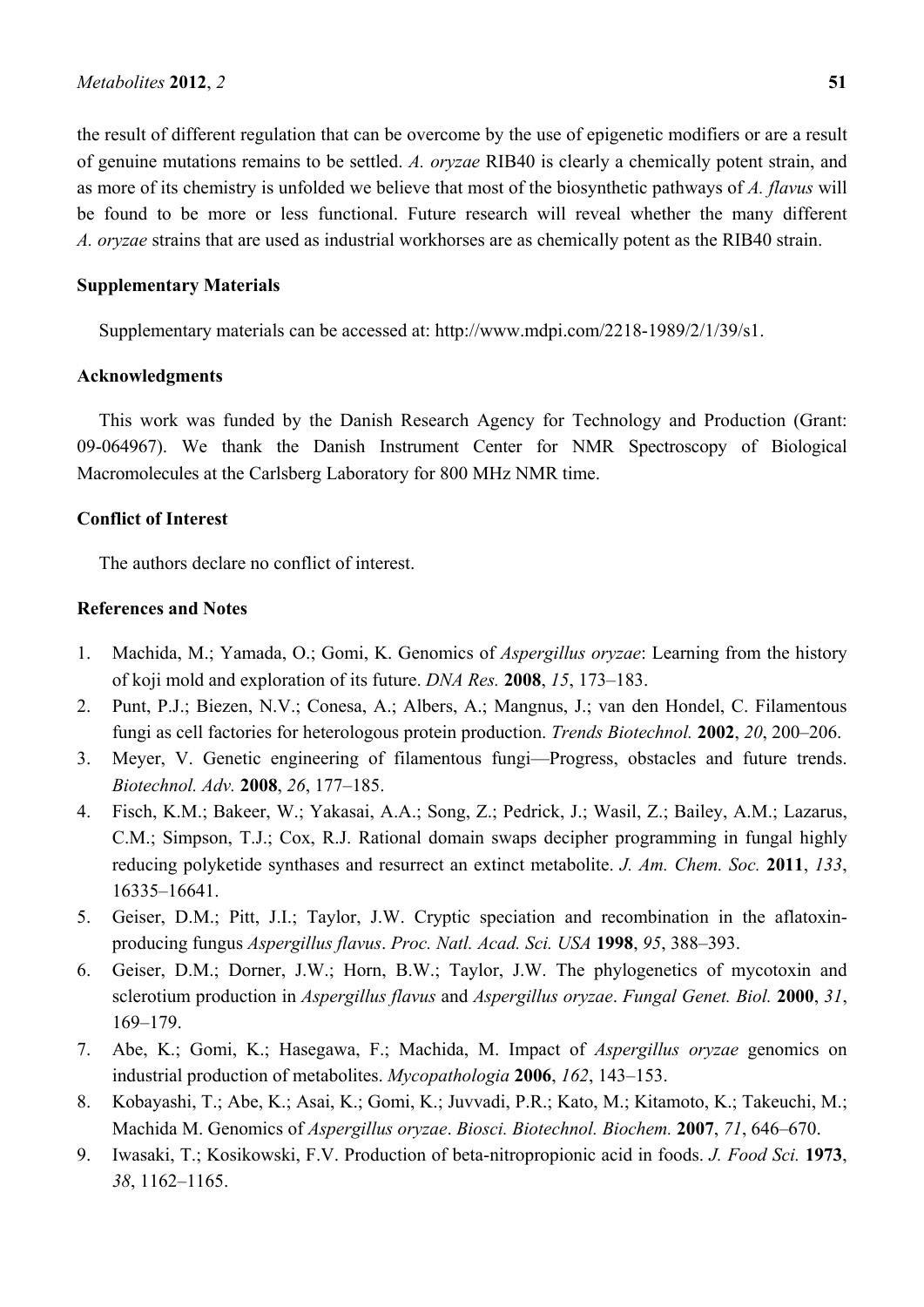- 10. Orth, R. Mycotoxins of *Aspergillus oryzae* strains for use in food-industry as starters and enzyme producing molds. *Annales de la Nutrition et de l'Alimentation* **1977**, *31*, 617–624.
- 11. Manabe, M; Tanaka, K.; Goto, T.; Matsuura, S. Production capabilities of kojic acid and aflatixin by koji mold. In *Toxigenic Fungi—Their Toxins and Health Hazards*; Kurata, H., Ueno, Y., Eds.; Elsevier: Amsterdam, The Netherlands, 1984; Volume 7, pp. 4–14.
- 12. Bentley, R. From miso, sake and shoyu to cosmetics: A century of science for kojic acid. *Nat. Prod. Rep.* **2006**, *23*, 1046–1062.
- 13. Pfefferle, W.; Anke, H.; Bross, M.; Steffan, B.; Vianden, R.; Steglich, W. Asperfuran, a novel antifungal metabolite from *Aspergillus oryzae*. *J. Antibiot.* **1990**, *43*, 648–654.
- 14. Tanaka, S.; Wada, K.; Katayama, M.; Marumo, S. Isolation of sporogen AO1, a sporogenic substance, from *Aspergillus oryzae*. *Agric. Biol. Chem.* **1984**, *48*, 3189–3191.
- 15. Tanaka, S.; Wada, K.; Marumo, S.; Hattori, H. Structure of sporogen AO1, a sporogenic substance of *Aspergillus oryzae*. *Tetrahedron Lett.* **1984**, *25*, 5907–5910.
- 16. Iizuka, H.; Iida, M. Maltoryzine, a new toxic metabolite produced by a strain of *Aspergillus oryzae* var. *microsporus* isolated from poisonous malt sprout. *Nature* **1962**, *196*, 681–682.
- 17. Barbier, M.; Vetter, W.; Bogdanov, D.; Lederer, E. Synthese und eigenschafgen eines analogen des lycomarasmins und der aspergillomarasmine. *Annalen der Chemie-Justus Liebig* **1963**, *668*, 132.
- 18. Robert, M.; Barbier, M.; Lederer, E.; Roux, L.; Bieman, K.; Vetter, W. Two new natural phytotoxins—Aspergillomarasmines A and B and their identity to lycomarasmine and its derivatives. *Bulletin de la Societe Chimique de France* **1962**, 187–188.
- 19. Monti, F.; Ripamonti, F.; Hawser, S.P.; Islam, K. Aspirochlorine: A highly selective and potent inhibitor of fungal protein synthesis. *J. Antibiot.* **1999**, *52*, 311–318.
- 20. Sakata, K.; Masago, H.; Sakurai, A.; Takahashi, N. Isolation of aspirochlorine (=antibiotic A30641) posessing a novel dithiodiketopiperazine structure from *Aspergillus flavus*. *Tetrahedron Lett.* **1982**, *23*, 2095–2098.
- 21. Sakata, K.; Kuwatsuka, T.; Sakurai, A.; Takahashi, N.; Tamura, G. Isolation of aspirochlorine (=antibiotic A30641) as a true anti-microbial constituent of the antibiotic, oryzachlorin, from *Aspergillus oryzae*. *Agric. Biol. Chem.* **1983**, *47*, 2673–2674.
- 22. Sakata, K.; Maruyama, M.; Uzawa, J.; Sakurai, A.; Lu, H.S.M.; Clardy, J. Structural revision of aspirochlorine (=antibiotic A30641), a novel epidithiopiperazine-2,5-dione produced by *Aspergillus* spp. *Tetrahedron Lett.* **1987**, *28*, 5607–5610.
- 23. Klausmeyer, P.; McCloud, T.G.; Tucker, K.D.; Cardellina, J.H.; Shoemaker, R.H. Aspirochlorine class compounds from *Aspergillus flavus* inhibit azole-resistant *Candida albicans*. *J. Nat. Prod.*  **2005**, *68*, 1300–1302.
- 24. Barbesgaard, P.; Heldt-Hansen, H.P.; Diderichsen, B. On the safety of *Aspergillus oryzae*: A review. *Appl. Microbiol. Biotechnol.* **1992**, *36*, 569–572.
- 25. Tanaka, K.; Goto, T.; Manabe, M.; Matsuura, S. Traditional Japanese fermented foods free from mycotoxin contamination. *Jpn. Agric. Res. Quart.* **2002**, *36*, 45–50.
- 26. Varga, J.; Frisvad, J.C.; Samson, R.A. Two new aflatoxin producing species, and an overview of *Aspergillus* section Flavi. *Stud. Mycol.* **2011**, *69*, 57–80.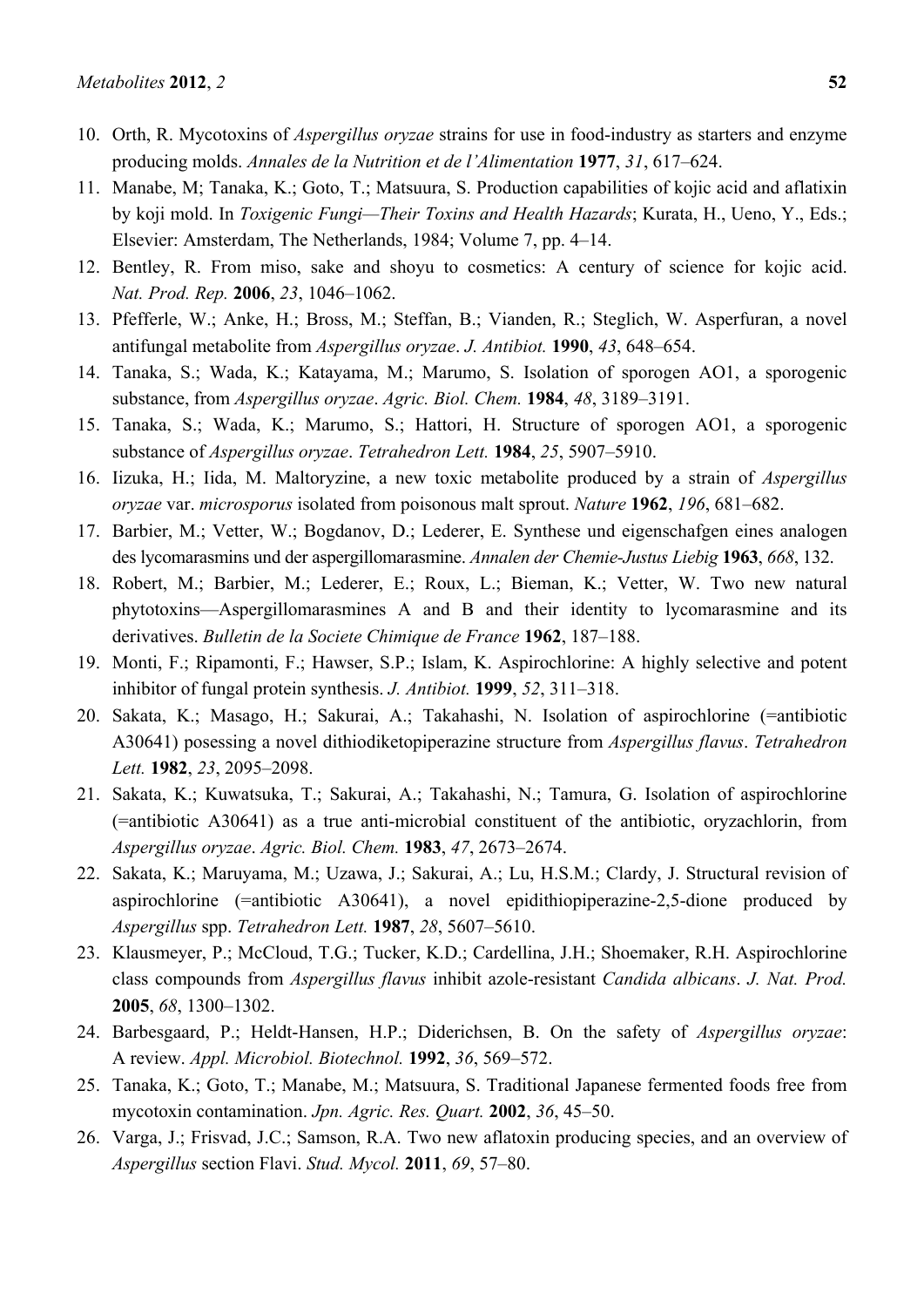- 27. Rokas, A.; Payne, G.; Fedorova, N.D.; Baker, S.E.; Machida, M.; Yu, J.; Georgianna, D.R.; Dean, R.A.; Bhatnagar, D.; Cleveland, T.E*.* What can comparative genomics tell us about species concepts in the genus *Aspergillus*? *Stud. Mycol.* **2007**, *59*, 11–17.
- 28. Machida, M.; Asai, K.; Sano, M.; Tanaka, T.; Kumagai. T.; Terai., G.; Kusumoto, K.-I.; Arima, T.; Akita, O.; Kashiwagi, Y.; *et al.* Genome sequencing and analysis of *Aspergillus oryzae*. *Nature* **2005**, *438*, 1157–1161.
- 29. Machida, M.; Terabayashi, Y.; Sano, M.; Yamane, N.; Tamano, K.; Payne, G.A.; Yu, J.; Cleveland, T.E.; Nierman, W.C. Genomics of industrial aspergilli and comparison with toxigenic relatives. *Food Addit. Contam. Part A* **2008**, *25*, 1147–1151.
- 30. Payne, G.A.; Nierman, W.C.; Wortman, J.R.; Pritchard, B.L.; Brown, D.; Dean, R.A.; Bhatnagar, D.; Cleveland, T.E.; Machida, M.; Yu, J. Whole genome comparison of *Aspergillus flavus* and *A. oryzae*. *Med. Mycol.* **2006**, *44*, S9–S11.
- 31. Yu, J.; Payne, G.A.; Nierman, W.C.; Machida, M.; Bennett, J.W.; Campbell, B.C.; Robens, J.F.; Bhatnagar, D.; Dean, R.A.; Cleveland, T.E. *Aspergillus flavus* genomics as a tool for studying the mechanism of aflatoxin formation. *Food Addit. Contam. Part A* **2008**, *25*, 1152–1157.
- 32. Laatsch, H. AntiBase 2010. Available online: http://www.wiley-vch.de/stmdata/antibase2010.php (accessed on 27 December 2011).
- 33. Cleveland, T.E.; Yu, J.; Fedorova, N.; Bhatnagar, D.; Payne, G.A.; Nierman, W.C.; Bennett, J.W. Potential of *Aspergillus flavus* genomics for applications in biotechnology. *Trends Biotechnol.*  **2009**, *27*, 151–157.
- 34. Lee, Y.-H.; Tominaga, M.; Hayashi, R.; Sakamoto, K.; Yamada, O.; Akita, O. *Aspergillus oryzae* strains with a large deletion of the aflatoxin biosynthetic homologous gene cluster differentiated by chromosomal breakage. *Appl. Microbiol. Biotechnol.* **2006**, *72*, 339–345.
- 35. Tominaga, M.; Lee, Y.H.; Hayashi, R.; Suzuki, Y.; Yamada, O.; Sakamoto, K.; Gotoh, K.; Akita, O. Molecular analysis of an inactive aflatoxin biosynthesis gene cluster in *Aspergillus oryzae* RIB strains. *Appl. Environ. Microbiol.* **2006**, *72*, 484–490.
- 36. Tokuoka, M.; Seshime, Y.; Fujii, I.; Kitamoto, K.; Takahashi, T.; Koyama, Y. Identification of a novel polyketide synthase-nonribosomal peptide synthetase (PKS-NRPS) gene required for the biosynthesis of cyclopiazonic acid in *Aspergillus oryzae*. *Fungal Genet. Biol.* **2008**, *45*, 1608–1615.
- 37. Chang, P.-K.; Horn, B.W.; Dorner, J.W. Clustered genes involved in cyclopiazonic acid production are next to the aflatoxin biosynthesis gene cluster in *Aspergillus flavus*. *Fungal Genet. Biol.* **2009**, *46*, 176–182.
- 38. Nicholson, M.J.; Koulman, A.; Monahan, B.J.; Pritchard, B.L.; Payne, G.A.; Scott, B. Identification of two aflatrem biosynthetic gene loci in *Aspergillus flavus* and metabolic engineering in *Penicillium paxilli* to elucidate gene function. *Appl. Environ. Microbiol.* **2009**, *75*, 7469–7481.
- 39. Shwab, E.K.; Bok, J.W.; Tribus, M.; Galehr, J.; Graessle, S.; Keller, N.P. Histone deacetylase activity regulates chemical diversity in *Aspergillus*. *Eukaryot. Cell* **2007**, *6*, 1656–1664.
- 40. Shwab, E.K.; Keller, N.P. Regulation of secondary metabolite production in filamentous ascomycetes. *Mycol. Res.* **2008**, *112*, 225–230.
- 41. Williams, R.B.; Henrikson, J.C.; Hoover, A.R.; Lee, A.E.; Cichewicz, R.H. Epigenetic remodeling of the fungal secondary metabolome. *Org. Biomol. Chem.* **2008**, *6*, 1895–1897.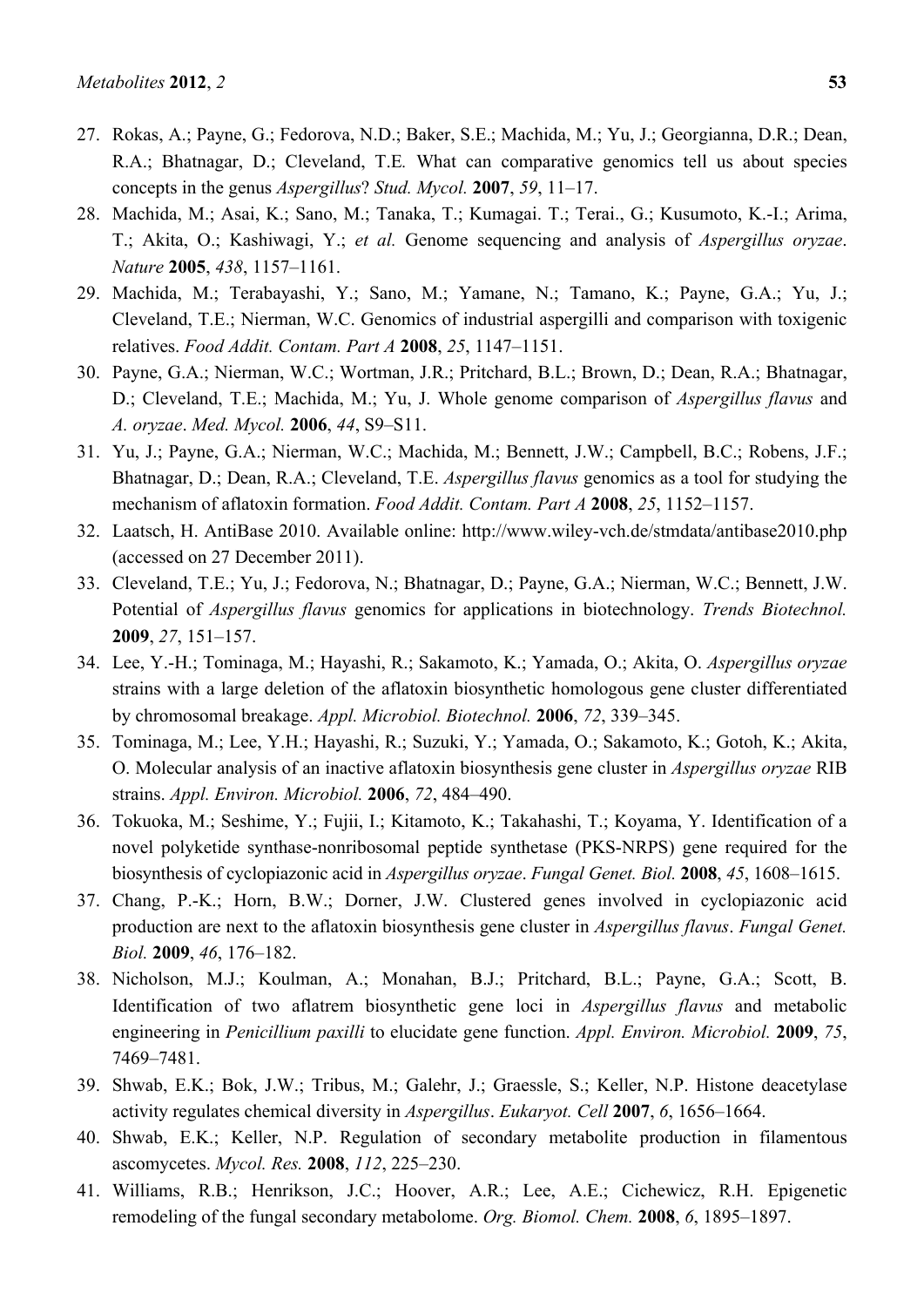- 42. Henrikson, J.C.; Hoover, A.R.; Joyner, P.M.; Cichewicz, R.H. A chemical epigenetics approach for engineering the in situ biosynthesis of a cryptic natural product from *Aspergillus niger*. *Org. Biomol. Chem.* **2009**, *7*, 435–438.
- 43. Yakasai, A.A.; Davison, J.; Wasil, Z.; Halo, L.M.; Butts, C.P.; Lazarus, C.M.; Bailey, A.M.; Simpson, T.J.; Cox, R.J. Nongenetic reprogramming of a fungal highly reducing polyketide synthase. *J. Am. Chem. Soc.* **2011**, *133*, 10990–10998.
- 44. Frisvad, J.C.; Thrane, U. Standardized high-performance liquid-chromatography of 182 mycotoxins and other fungal metabolites based on alkylphenone retention indexes and UV-Vis spectra (Diode-Array Detection). *J. Chromatogr. A* **1987**, *404*, 195–214.
- 45. Smedsgaard, J. Micro-scale extraction procedure for standardized screening of fungal metabolite production in cultures. *J. Chromatogr. A* **1997**, *760*, 264–270.
- 46. Wicklow, D.T.; Cole, R.J. Tremorgenic indole metabolites and aflatoxins in sclerotia of *Aspergillus flavus*—An evolutionary perspective. *Can. J. Bot.* **1982**, *60*, 525–528.
- 47. Gloer, J.B.; Tepaske, M.R.; Sima, J.S.; Wicklow, D.T.; Dowd, P.F. Antiinsectan aflavinine derivatives from the sclerotia of *Aspergillus flavus*. *J. Org. Chem.* **1988**, *53*, 5457–5460.
- 48. Gloer, J.B.; Rinderknecht, B.L.; Wicklow, D.T.; Dowd, P.F. Nominine—A new insecticidal indole diterpene from the sclerotia of *Aspergillus nomius*. *J. Org. Chem.* **1989**, *54*, 2530–2532.
- 49. Staub, G.M.; Gloer, J.B.; Wicklow, D.T.; Dowd, P.F. Aspernomine—A cytotoxic antiinsectan metabolite with a novel ring-system from the sclerotia of *Aspergillus nomius*. *J. Am. Chem. Soc.*  **1992**, *114*, 1015–1017.
- 50. Staub, G.M.; Gloer, K.B.; Gloer, J.B.; Wicklow, D.T.; Dowd, P.F. New paspalinine derivatives with antiinsectan activity from the sclerotia of *Aspergillus nomius*. *Tetrahedron Lett.* **1993**, *34*, 2569–2572.
- 51. Tepaske, M.R.; Gloer, J.B.; Wicklow, D.T.; Dowd, P.F. The structure of tubingensin B—A cytotoxic carbazole alkaloid from the sclerotia of *Aspergillus tubingensis*. *Tetrahedron Lett.* **1989**, *30*, 5965–5968.
- 52. Tepaske, M.R.; Gloer, J.B.; Wicklow, D.T.; Dowd, P.F. 3 new aflavinines from the sclerotia of *Aspergillus tubingensis*. *Tetrahedron* **1989**, *45*, 4961–4968.
- 53. Tepaske, M.R.; Gloer, J.B.; Wicklow, D.T.; Dowd, P.F. Aflavazole—A new antiinsectan carbazole metabolite from the sclerotia of *Aspergillus flavus*. *J. Org. Chem.* **1990**, *55*, 5299–5301.
- 54. Tepaske, M.R.; Gloer, J.B.; Wicklow, D.T.; Dowd, P.F. Aflavarin and beta-aflatrem—New antiinsectan metabolites from the sclerotia of *Aspergillus flavus*. *J. Nat. Prod.* **1992**, *55*, 1080–1086.
- 55. Raper, K.B.; Fennell, D.I. *The genus Aspergillus*; Williams & Wilkins: Baltimore, MD, USA, 1965.
- 56. Wicklow, D.T.; Mcalpin, C.E.; Yeoh, Q.L. Diversity of *Aspergillus oryzae* genotypes (RFLP) isolated from traditional soy sauce production within Malaysia and Southeast Asia. *Mycoscience* **2007**, *48*, 373–380.
- 57. Jin, F.J.; Takahashi, T.; Utsushikawa, M.; Furukido, T.; Nishida, M.; Ogawa, M.; Tokuoka, M.; Koyama Y. A trial of minimization of chromosome 7 in *Aspergillus oryzae* by multiple chromosomal deletions. *Mol. Genet. Genomics* **2010**, *283*, 1–12.
- 58. Wilson, B.J. Toxins other than aflatoxins produced by *Aspergillus flavus*. *Bacteriol. Rev.* **1966**, *30*, 478–484.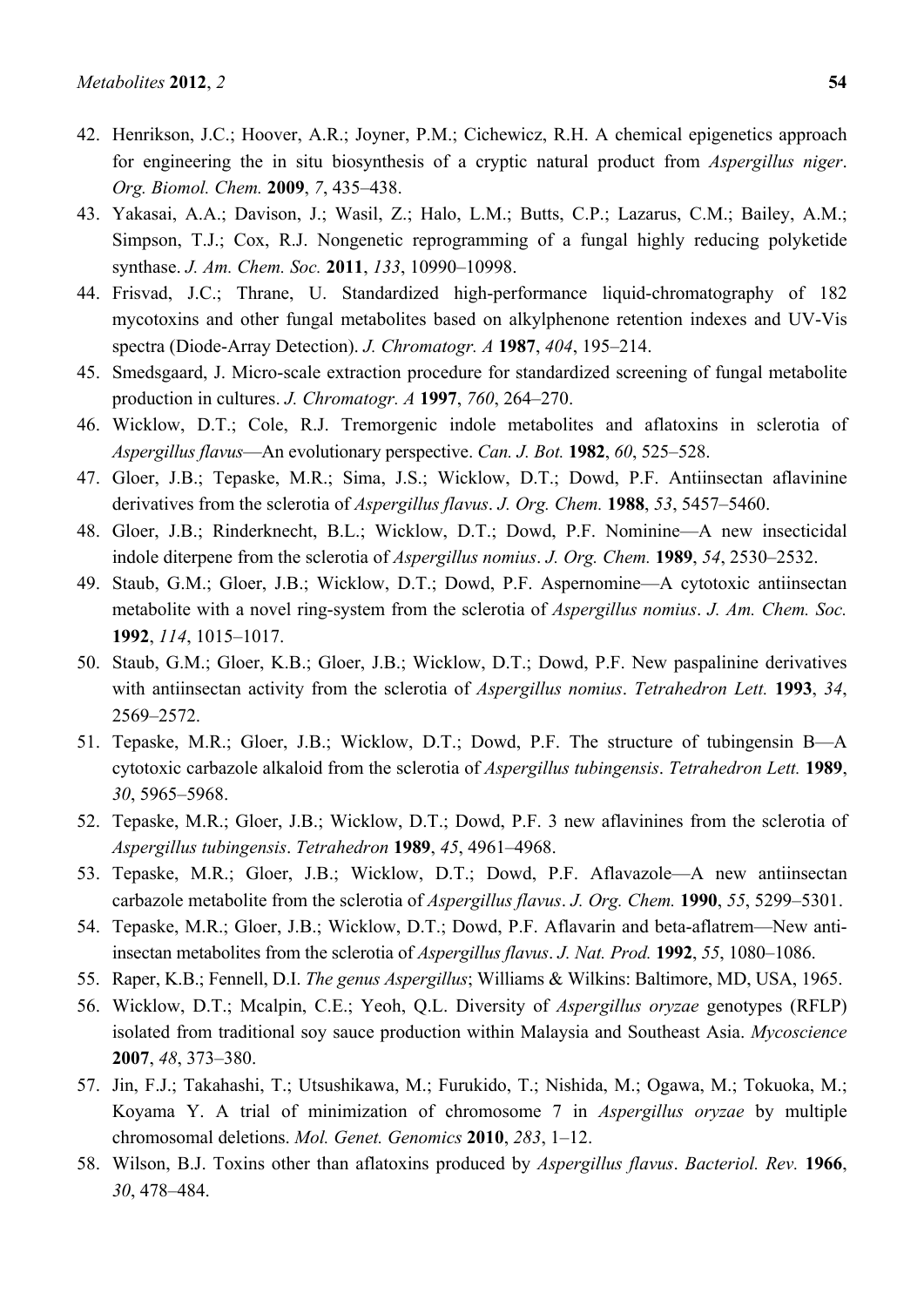- 59. Springer, J.P.; Clardy, J.C.; Wells, J.M.; Cole, R.J.; Kirksey, J.W. Structure of paxilline, a tremorgenic metabolite of *Penicillium paxilli* Bainier. *Tetrahedron Lett.* **1975**, 2531–2534.
- 60. Longland, C.L.; Dyer, J.L.; Michelangeli, F. The mycotoxin paxilline inhibits the cerebellar inositol 1,4, 5-trisphosphate receptor. *Eur. J. Pharmacol.* **2000**, *408*, 219–225.
- 61. Bilmen, J.G.; Wootton, L.L.; Michelangeli, F. The mechanism of inhibition of the sarco/ endoplasmic reticulum Ca2+ ATPase by paxilline. *Arch. Biochem. Biophys.* **2002**, *406*, 55–64.
- 62. Sabater-Vilar, M.; Nijmeijer, S.; Fink-Gremmels, J. Genotoxicity assessment of five tremorgenic mycotoxins (fumitremorgen B, paxilline, penitrem A, verruculogen, and verrucosidin) produced by molds isolated from fermented meats. *J. Food Protec.* **2003**, *66*, 2123–2129.
- 63. Sheehan, J.J.; Benedetti, B.L.; Barth, A.L. Anticonvulsant effects of the BK-channel antagonist paxilline. *Epilepsia* **2009**, *50*, 711–720.
- 64. Wilson, B.J.; Wilson, C.H. Toxin from *Aspergillus flavus*—Production on food materials of substance causing tremors in mice. *Science* **1964**, *144*, 177–178.
- 65. Gallagher, R.T.; Wilson, B.J. Aflatrem, the tremorgenic mycotoxin from *Aspergillus flavus. Mycopathologia* **1978**, *66*, 183–185.
- 66. Gallagher, R.T.; Clardy, J.C.; Wilson, B.J. Aflatrem, a tremorgenic toxin from *Aspergillus flavus*. *Tetrahedron Lett.* **1980**, *21*, 239–242.
- 67. Cole, R.J.; Dorner, J.W.; Springer, J.P.; Cox, R.H. Indole metabolites from a strain of *Aspergillus flavus*. *J. Agric. Food Chem.* **1981**, *29*, 293–295.
- 68. Steyn, P.S.; Vleggaar, R. Tremorgenic mycotoxins. *Fortschritte der Chemie Organischer Naturstoffe* **1985**, *48*, 1–80.
- 69. Bills, G.F.; Giacobbe, R.A.; Lee, S.H.; Peláez, F.; Tkacz, J.S. Tremorgenic mycotoxins, paspalitrem A and C, from a tropical *Phomopsis*. *Mycol. Res.* **1992**, *96*, 977–983.
- 70. Laakso, J.A.; Gloer, J.B.; Wicklow, D.T.; Dowd, P.F. A new penitrem analog with antiinsectan activity from the sclerotia of *Aspergillus sulphureus*. *J. Agric. Food Chem.* **1993**, *41*, 973–975.
- 71. Shiomi, K.; Hatae, K.; Yamaguchi, Y.; Masuma, R.; Tomoda, H.; Kobayashi, S.; Omura, S. New antibiotics miyakamides produced by a fungus. *J. Antibiot.* **2002**, *55*, 952–961.
- 72. Fukuyama, K.; Kawai, H.; Tsukihara, T.; Tsukihara, K.; Katsube, Y.; Hamasaki, T.; Hatsuda, Y.; Kuwano, H. Structure-analysis of a bromo derivative of parasiticolide A by X-ray-diffraction method. *Bull. Chem. Soc. Jpn*. **1975**, *48*, 2949–2950.
- 73. Ishikawa, Y.; Morimoto, K.; Hamasaki, T. Flavoglaucin, a metabolite of *Eurotium chevalieri*, its antioxidation and synergism with tocopherol. *J. Am. Oil Chem. Soc.* **1984**, *61*, 1864–1868.
- 74. Gould, R.O.; Simpson, T.J.; Walkinshaw, M.D. Isolation and X-ray crystal structures of astellolides A and B, sesquiterpenoid metabolites of *Aspergillus variecolor*. *Tetrahedron Lett.*  **1981**, *22*, 1047–1050.
- 75. Pildain, M.B.; Frisvad, J.C.; Vaamonde, G.; Cabral, D.; Varga, J.; Samson, R.A. Two novel aflatoxin-producing *Aspergillus* species from Argentinean peanuts. *Int. J. Syst. Evol. Microbiol.* **2008**, *58*, 725–735.
- 76. Ayer, W.A.; Trifonov, L.S. Drimane sesquiterpene lactones from *Peniophora polygonia*. *J. Nat. Prod.* **1992**, *55*, 1454–1461.
- 77. Hamasaki, T.; Kuwano, H.; Isono, K.; Hatsuda, Y.; Fukuyama, K.; Tsukihara, T.; Katsube, Y. New metabolite, parasiticolide A, from *Aspergillus parasiticus. Agric. Biol. Chem.* **1975**, *39*, 749–751.